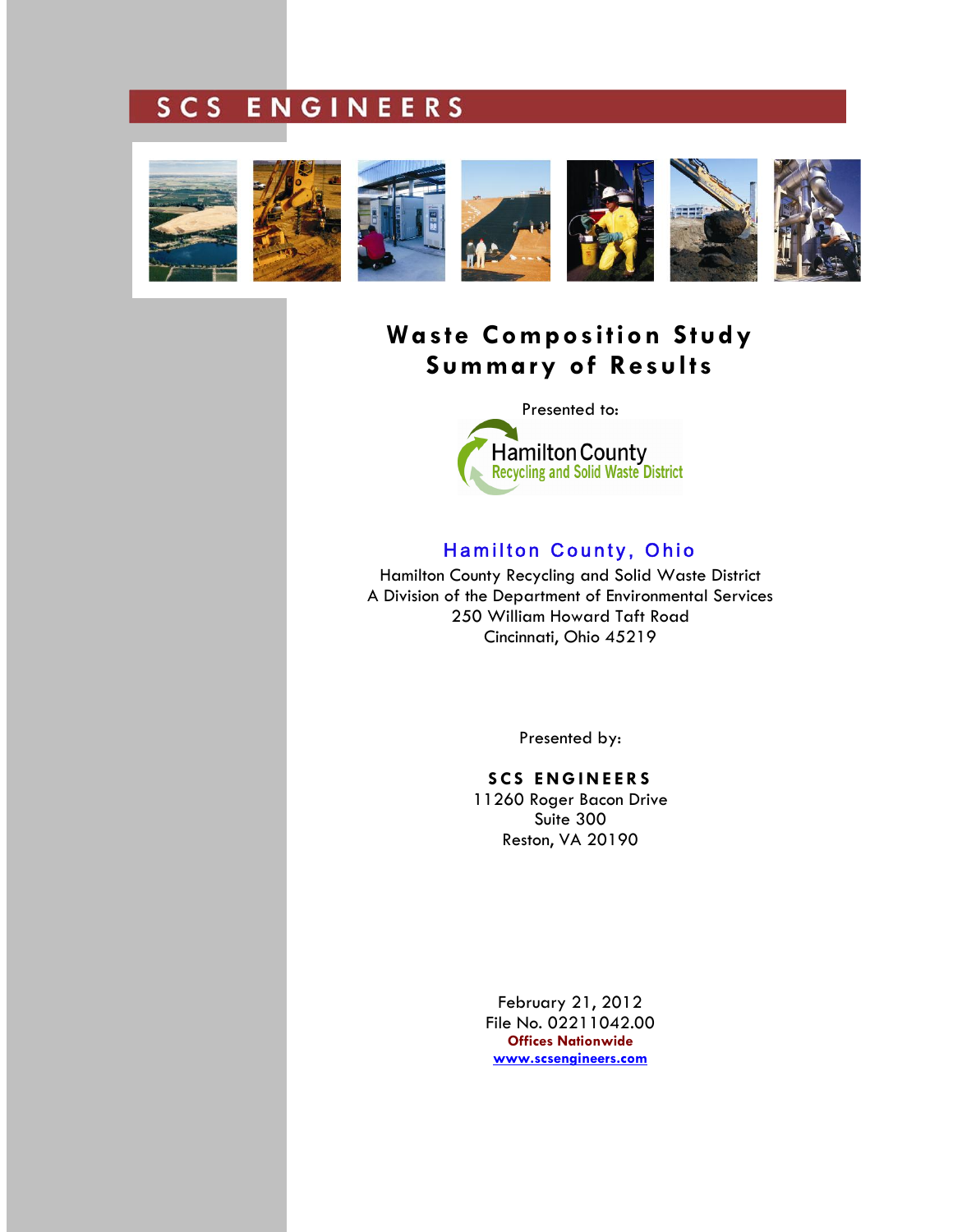## **Table of Contents**

#### **Section Page**

| $\mathbf{1}$   |  |
|----------------|--|
| $\overline{2}$ |  |
|                |  |
|                |  |
|                |  |
|                |  |
| 3              |  |
|                |  |
|                |  |
|                |  |
|                |  |
|                |  |

## **List of Exhibits**

#### **No. Page**

| Exhibit 6. Compostable, Recyclable, and Trash Classifications for Waste Materials  15 |  |
|---------------------------------------------------------------------------------------|--|
| Exhibit 7. Recyclable Diversion Opportunities for the Hamilton County Waste Stream16  |  |
| Exhibit 8. Compostable Diversion Opportunities for the Hamilton County Waste Stream16 |  |
|                                                                                       |  |

#### **Appendices**

Appendix A Health and Safety Plan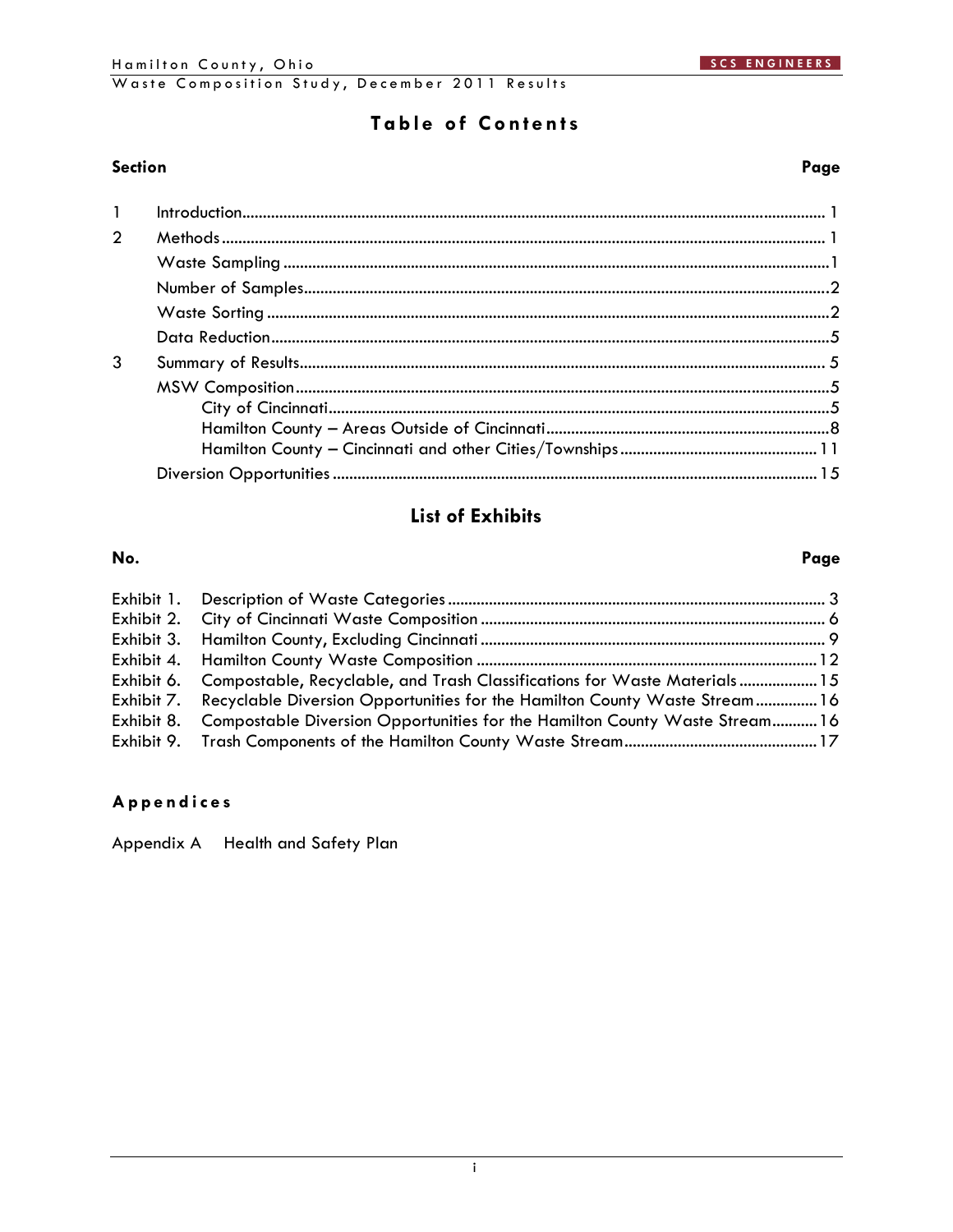## 1 INTRODUCTION

Hamilton County of Ohio (the County) contracted with SCS Engineers (SCS) to conduct a waste composition analysis of residential waste generated within the county. The primary objectives of the study are as follows:

- To estimate types and quantities of recyclable waste components in the residential waste stream; and
- To identify opportunities for greater waste stream diversion

The basis for this waste characterization consists of a sampling event, conducted at the Rumpke Landfill. The data generated by the field activities will be used by the County to develop longterm waste management strategies and to evaluate the effectiveness of current recycling programs. This report presents the data collected during the December 2011 field activities.

The remaining sections of this report are organized as follows:

- Section 2 describes field classification and sampling methods.
- Section 3 presents project data and results gathered from the study.

**Appendix A** presents the Health and Safety Plan that was in effect during field activities.

## 2 METHODS

This section summarizes methods used to characterize the residential waste stream generated in Hamilton County. Sorting activities for the study took place from December  $12<sup>th</sup>$  through December  $16<sup>th</sup>$  2011. Waste characterization activities were performed by manually sorting samples from municipal solid waste (MSW) into distinct waste categories.

## WASTE SAMPLING

Waste sorting was performed at the Rumpke Landfill during the operating hours of the facility. Given the limited size of the data set, it was important that unrepresentative data were avoided. Each day vehicles carrying waste from targeted areas of the County were directed to dump their waste loads near the sorting area. A representative of SCS manually gathered samples from a random portion of each target load (approximately two hundred pounds) for classification (sorting). Two important procedural factors were considered:

- The target vehicle selected for sampling contained MSW that was representative of the type of waste typically generated in that sector; and
- The process of acquiring the waste sample did not, in itself, alter the apparent MSW composition.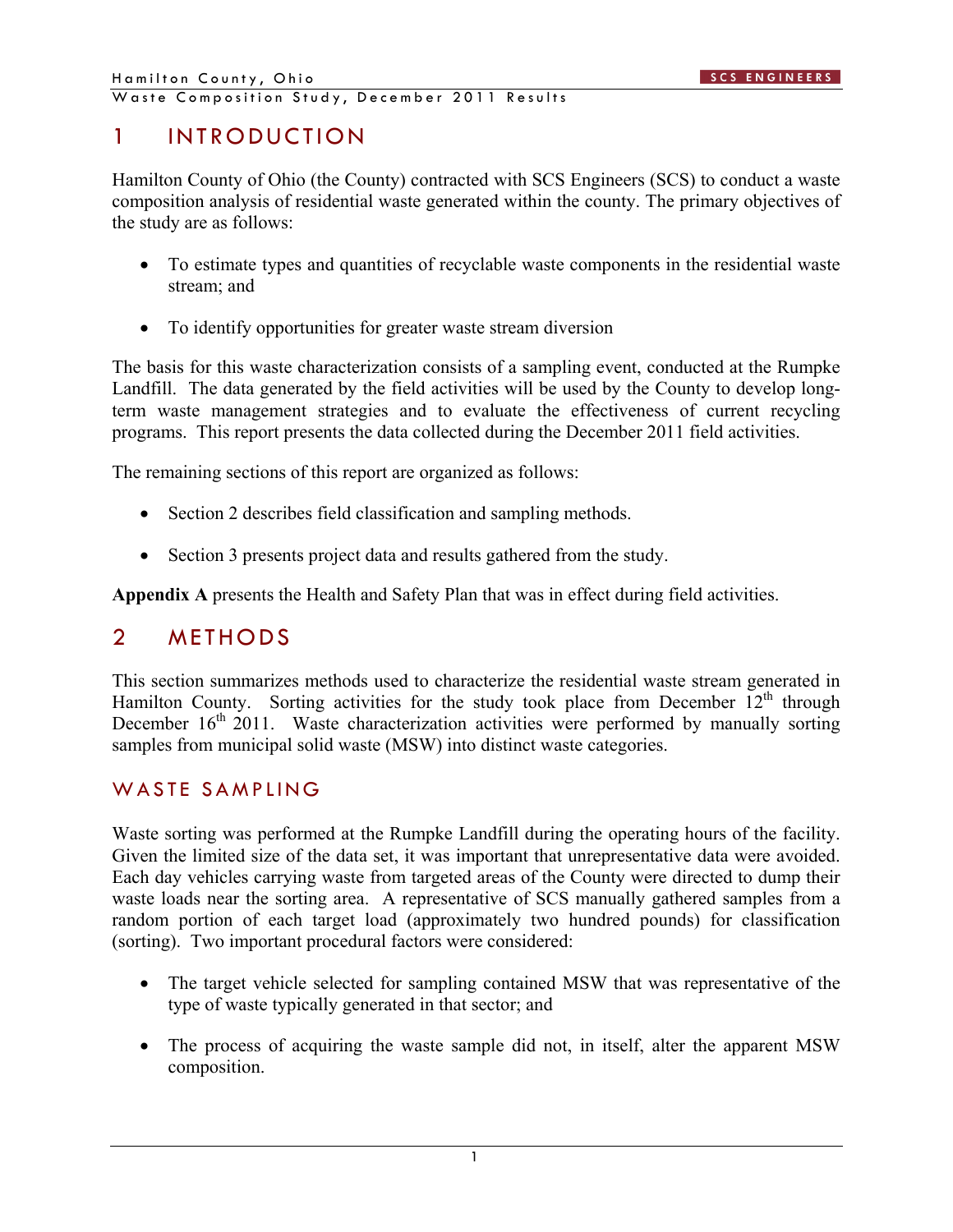After being filled with solid waste, the trash cans were weighed and set aside until at least two hundred pounds from the discharged load had been selected for characterization. This process was repeated until samples had been collected from all of the targeted loads.

## NUMBER OF SAMPLES

A total of 50 samples were collected during the week: 19 from City of Cincinnati Public Services waste collection vehicles and 31 from Rumpke waste collection vehicles dispatched on routes throughout Hamilton County but outside the City of Cincinnati.

## WASTE SORTING

The sorting and weighing program for samples entailed the use of one sorting crew and an SCS Crew Supervisor. During each day of fieldwork samples were collected from waste loads that were discharged at the Rumpke Landfill. The basic procedures and objectives for sorting (as described below) were identical for each sample, each day. Sorting was performed as follows:

- 1. The sort crew transferred the refuse sample onto the sorting table until it was full and began sort activities. Large or heavy waste items, such as bags of yard waste, were torn open, examined and then placed directly into the appropriate waste container for subsequent weighing.
- 2. Plastic bags of refuse were opened and sort crew members manually segregated each item of waste, according to categories defined in **Exhibit 1** and placed it in the appropriate waste container. These steps were repeated until the entire sample was sorted.
- 3. At the completion of sorting, the waste containers were moved to the scale where a representative of SCS weighed each category and recorded the net weight on the Sort Data Sheet. Measurements were made to the nearest 0.1 pounds.
- 4. After each waste category had been recorded, the waste was piled near the sorting area and transferred back to the working face by a bulldozer.
- 5. This four-step process was repeated until all of the day's samples taken at the site were characterized. Waste samples were maintained in as-disposed condition or as close to this as possible until the actual sorting began. Proper site layout and close supervision of sampling was maintained to avoid the need to repeatedly handle sampled wastes.

Members of the sorting crew were fully equipped with high visibility vests, puncture/cut resistant gloves, safety glasses, and tyvek suits. The Health and Safety Plan is presented in **Appendix A**.

Consistent with good practice in such sampling programs, efforts were made to minimize sampling bias or other impacts on the integrity of the database. To this end, field sampling had been coordinated to avoid holidays and other out of ordinary events.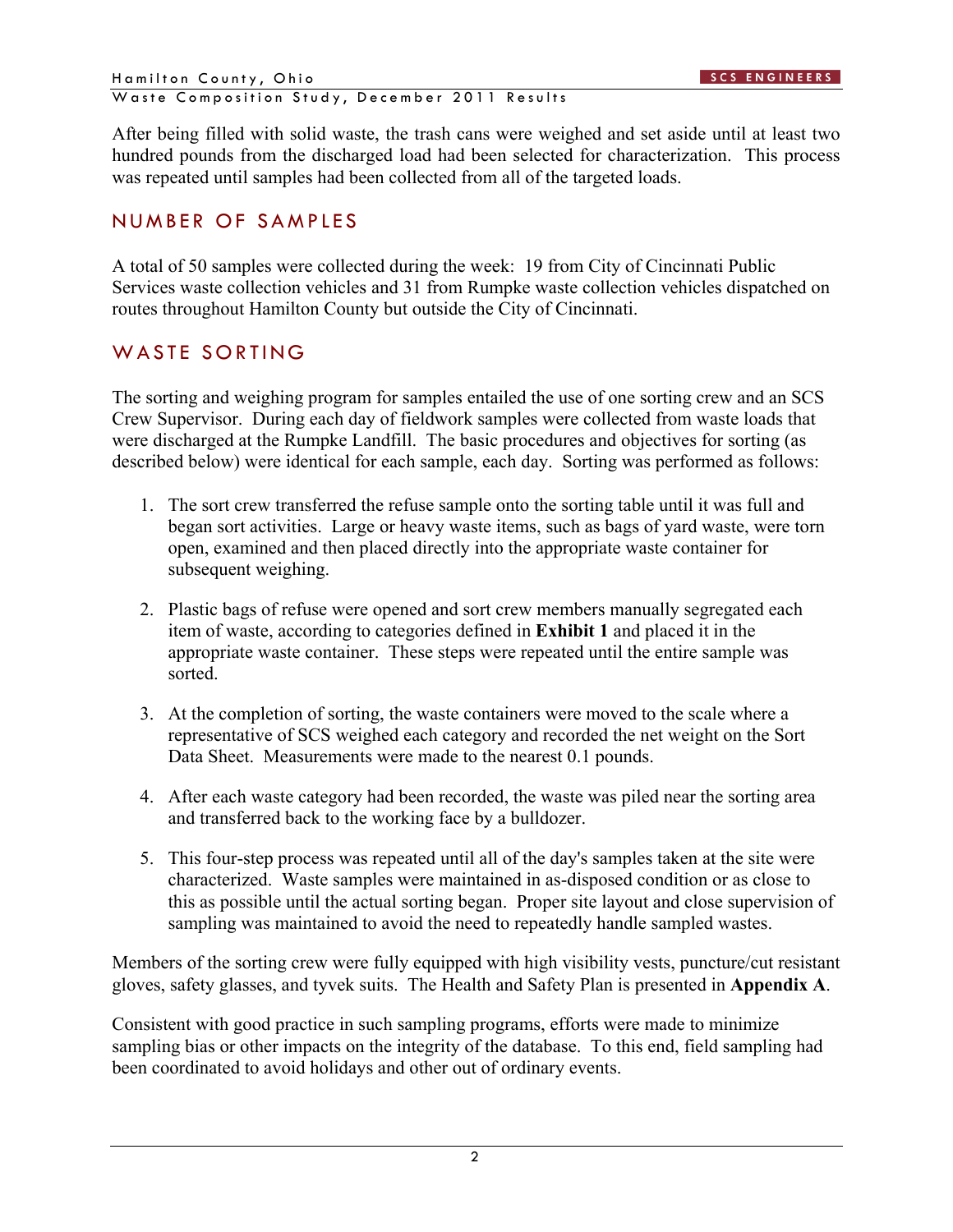|  |  |  | Waste Composition Study, December 2011 Results |  |  |
|--|--|--|------------------------------------------------|--|--|
|--|--|--|------------------------------------------------|--|--|

| <b>Major Waste</b><br><b>Waste Component</b><br><b>Categories</b><br><b>Types</b> |                                 | <b>Examples</b>                                    |
|-----------------------------------------------------------------------------------|---------------------------------|----------------------------------------------------|
|                                                                                   | Recyclable Corrugated Cardboard | Packing/shipping boxes                             |
|                                                                                   | Paperboard                      | Cereal/Soda Boxes                                  |
|                                                                                   | Newspaper/Print                 | Daily, weekly newspapers                           |
|                                                                                   | White Office Paper              | High grade white copy paper or letterhead          |
|                                                                                   | Glossy/Magazines                | TV Guide, Periodicals, Journals                    |
| Paper                                                                             | Kraft Paper                     | Brown shopping bags                                |
|                                                                                   | Phone Books                     | Phone number listings                              |
|                                                                                   | Other Recyclable Paper          | Junk mail, notebook paper, colored copy paper      |
|                                                                                   | Composite - Coated              | Milk/Juice Cartons/Boxes                           |
|                                                                                   | Soiled Compostable Paper        | Napkins, Tissues, food stained paper               |
|                                                                                   | Non-Recyclable Paper            | Paper coated with plastic or foil                  |
|                                                                                   | HDPE (#2) Bottles               | Milk, Detergent                                    |
|                                                                                   | <b>PET Bottles</b>              | Soda, Water Bottles                                |
|                                                                                   | PET Other                       | PET trays and tubs                                 |
| <b>Plastic</b>                                                                    | HDPE Other                      | HDPE trays and tubs                                |
|                                                                                   | <b>Rigid Plastics</b>           | Plastic toys, items without a #                    |
|                                                                                   | Film                            | Garbage, shopping bags                             |
|                                                                                   | <b>Other Plastics</b>           | Plastics not characterized above                   |
|                                                                                   | Bi-Metal/Steel Cans             | Ferrous cans generally used to contain food        |
|                                                                                   | Other Ferrous                   | Ferrous metals, not otherwise classified           |
| <b>Metal</b>                                                                      | Aluminum Cans                   | Soda, beer cans                                    |
|                                                                                   | Other Aluminum                  | Aluminum tins and foils                            |
|                                                                                   | Vegetative Food                 | Celery, orange/banana peels, plant based food      |
|                                                                                   | Other Food                      | Non-plant based food                               |
|                                                                                   | Pet Waste                       | Kitty litter, dog cleanup bags                     |
| Organic                                                                           | Fines                           | Items less than $\frac{1}{4}$ " by $\frac{1}{4}$ " |
|                                                                                   | Wood                            | Lumber, treated and untreated                      |
|                                                                                   | Other Organics                  | Organic items not otherwise classified             |
|                                                                                   | Carpet                          | Carpet rolls and padding                           |
| Other                                                                             | Mattresses                      | Box springs and mattresses                         |
|                                                                                   | Diapers                         | Adult and child diapers                            |
| <b>Textiles</b>                                                                   | Textiles                        | Clothing, rugs, blankets                           |

## **Exhibit 1. Description of Waste Categories**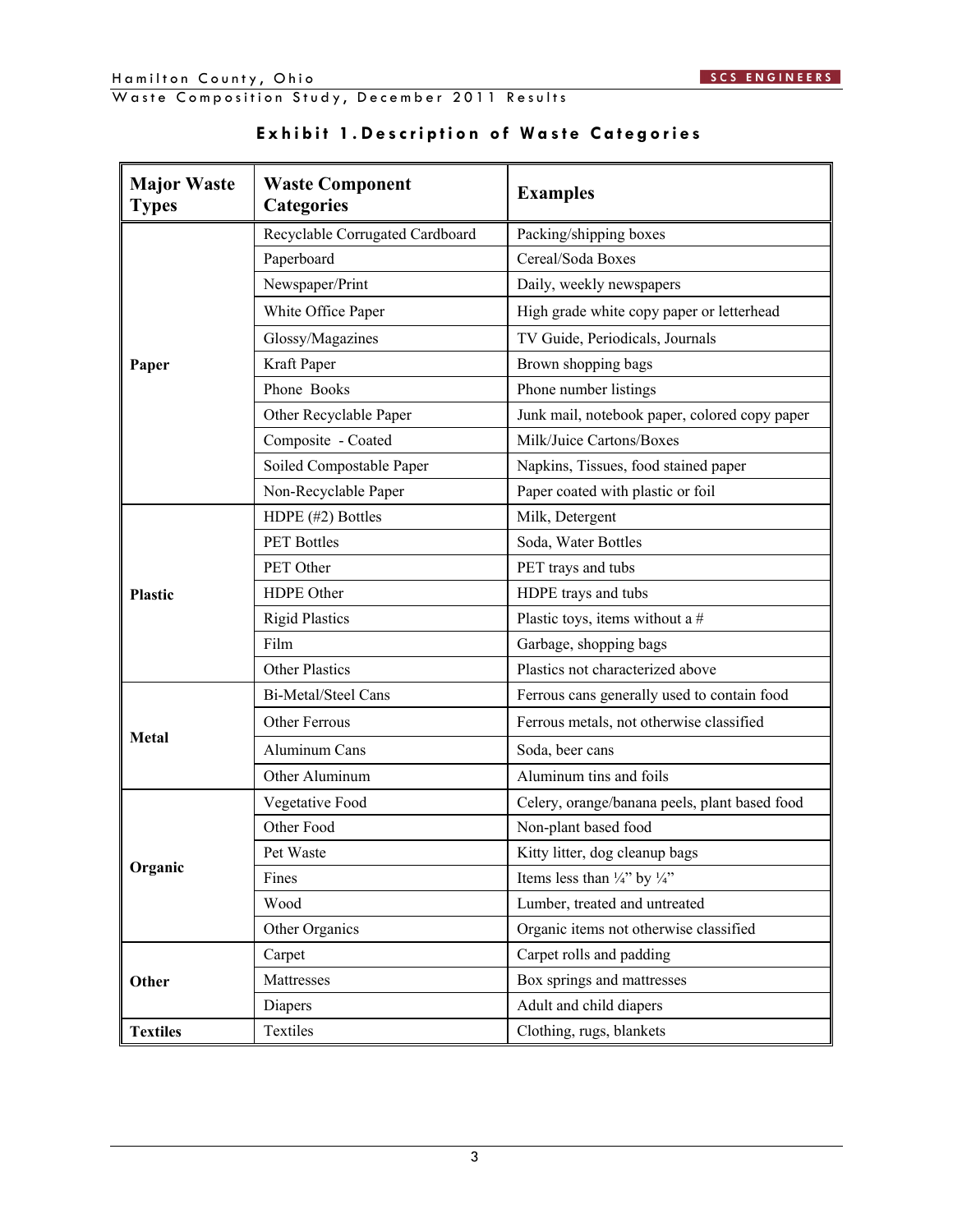| <b>Major Waste</b><br><b>Types</b> | <b>Waste Component</b><br><b>Categories</b> | <b>Examples</b>                            |  |
|------------------------------------|---------------------------------------------|--------------------------------------------|--|
|                                    | <b>Glass Bottles</b>                        | Containers used for food/beverages         |  |
| <b>Glass</b>                       | Glass Jars                                  | Wide mouthed containers                    |  |
|                                    | Other Glass                                 | Plate or window glass, pint glasses        |  |
|                                    | Grass                                       | Grass clippings                            |  |
|                                    | Leaves                                      | Leaves, pine needles                       |  |
| <b>Yard Waste</b>                  | <b>Brush</b>                                | Small sticks and hedge trimmings           |  |
|                                    | Other Yard Waste                            | Stumps, dirt other yard wastes             |  |
|                                    | Cathode Ray Tubes                           | Monitors, CPUs                             |  |
|                                    | Appliances                                  | Small electrical appliances                |  |
| <b>Electronics</b>                 | Portable Electronics                        | Phones, tablets, mp3 players               |  |
|                                    | White Goods                                 | Large appliances, washers, dryers, stoves  |  |
| <b>C&amp;D</b> Debris              | C&D Debris                                  | Concrete, drywall, siding, roofing, etc.   |  |
|                                    | Paint                                       | Oil based paints                           |  |
| <b>Household</b>                   | <b>Automotive Fluids</b>                    | Oil, antifreeze, brake fluid               |  |
| <b>Hazardous</b><br>Waste          | <b>Batteries</b>                            | Lead-acid, lithium, rechargeable batteries |  |
|                                    | Other HHW                                   | HHW not characterized above                |  |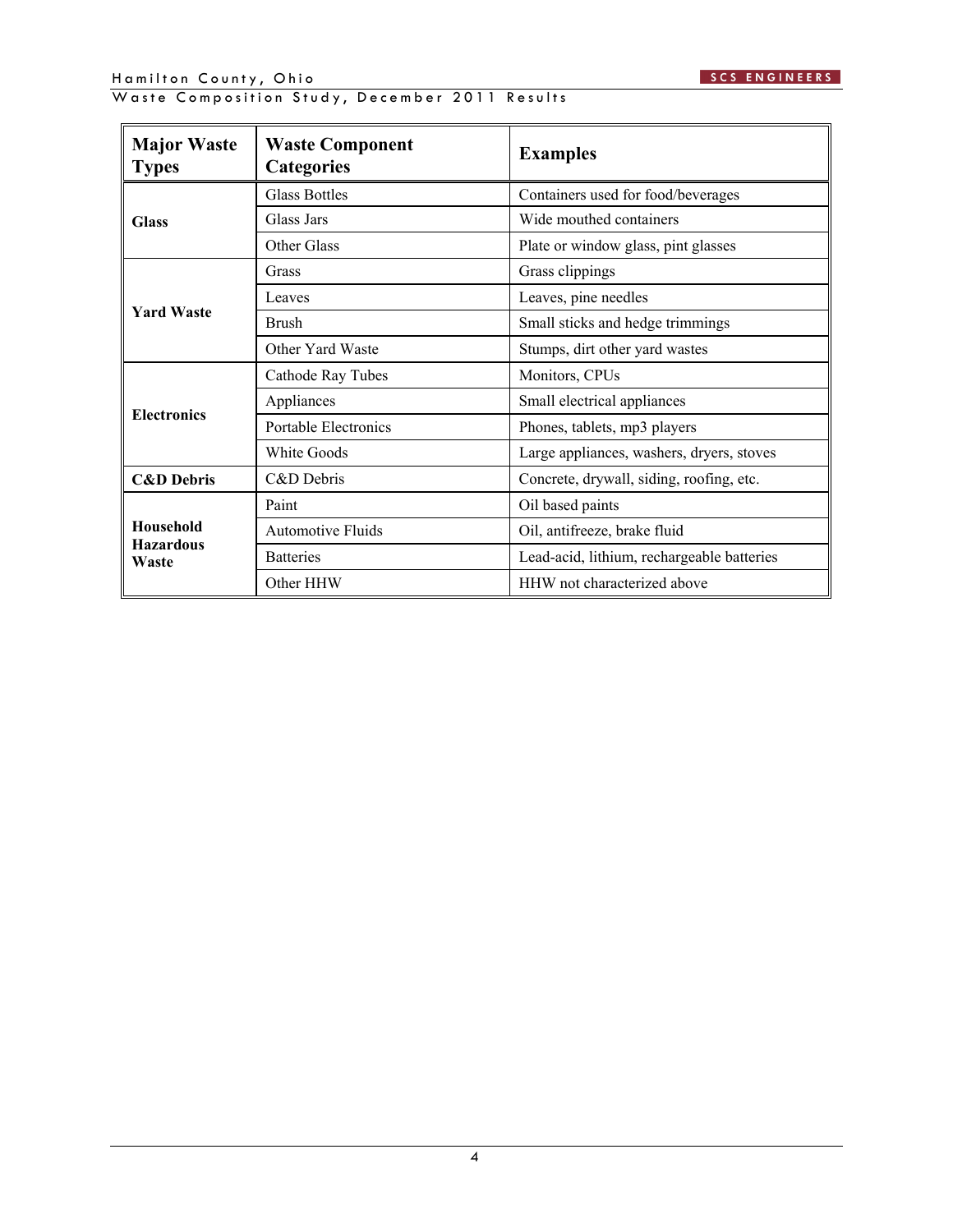#### DATA REDUCTION

There were 50 samples manually sorted during the December 2011 field activities. Data presented include mean percentages by weight, standard deviations, and statistical confidence intervals (95 percent confidence interval) for each group of data. Derivation of this data is as follows:

Mean 
$$
(\overline{X}) = \sum_{i=1}^{n} x_i * \frac{1}{n}
$$
;  
\nStandard Deviation (s) =  $\sqrt{\frac{(n \sum x^2) - (\sum x)^2}{n(n-1)}}$ ; and

Upper/Lower Confidence Interval Limits = 
$$
\overline{X} \pm \left[ 1.96 * \left( \frac{\sigma}{\sqrt{n}} \right) \right]
$$

Where:  $n =$  number of samples; and  $x =$ sample percentage.

Waste samples are acquired to estimate the County's true residential waste composition (i.e., the proportion of each waste component present in residential waste collected in the County). The mean is the arithmetic average of all data and the standard deviation is a measure of the dispersion in the data. Together, the mean and standard deviation determine the confidence interval. A 95 percent confidence interval contains the true proportion of a waste component with 95 percent confidence (i.e., similar studies will produce the same results 95 percent of the time).

## 3 SUMMARY OF RESULTS

## MSW COMPOSITION

#### **City of Cincinnati**

**Exhibit 2** presents a compilation of the nineteen residential waste samples collected from routes throughout Cincinnati and sorted in December 2011. The composition includes confidence intervals based on the number of samples and variability between the samples. Based on the samples collected, the three largest subcomponents, by weight, of the residential waste stream are Textiles (11.3 percent), Plastic Films (10.7 percent), and Soiled Paper (10.6 percent). The three largest recyclable subcomponents are Paperboard (4.7 percent), Other Recyclable Paper (4.1 percent), and Corrugated Cardboard (3.1 percent).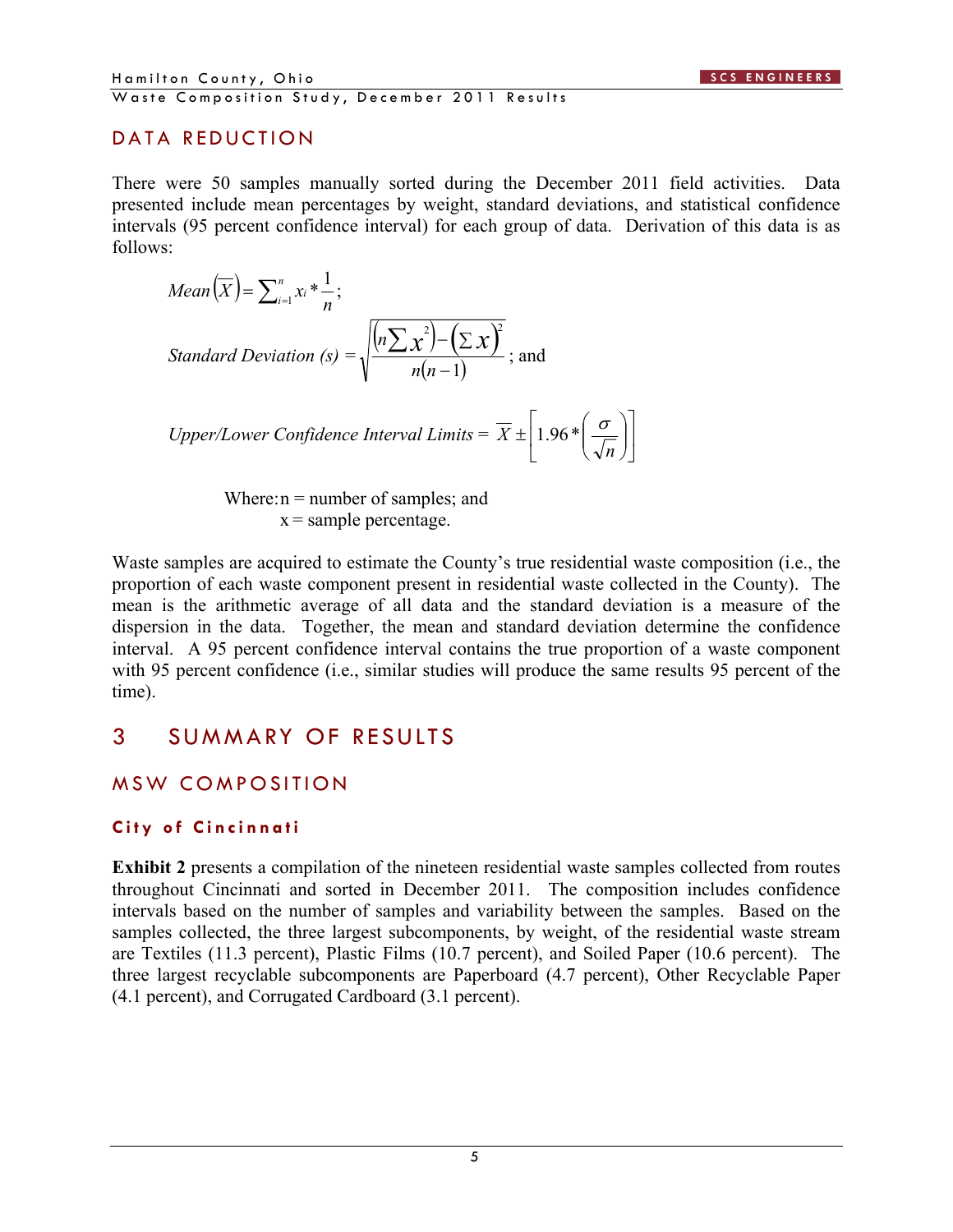**TEXTILES**

|                                 | Mean         | <b>Standard</b>  | 95% Confidence Limits |              |
|---------------------------------|--------------|------------------|-----------------------|--------------|
| <b>Material Components</b>      | Composition  | <b>Deviation</b> | Lower                 | Upper        |
| <b>PAPER</b>                    |              |                  |                       |              |
| 1 Corrugated Cardboard          | 3.1%         | 4.0%             | 1.3%                  | 4.9%         |
| 2 Paperboard                    | 4.7%         | 2.3%             | 3.7%                  | 5.7%         |
| 3 Newspaper                     | 2.4%         | 2.4%             | 1.3%                  | 3.5%         |
| 4 Office Paper                  | 1.1%         | 1.2%             | 0.5%                  | 1.6%         |
| 5 Magazines                     | 2.5%         | 3.0%             | 1.2%                  | 3.9%         |
| 6 Kraft Paper                   | 1.2%         | 1.4%             | 0.6%                  | 1.8%         |
| 7 Phone Books                   | $< 0.1\%$    | 0.4%             | $< 0.1\%$             | 0.3%         |
| 8 Other Recyclable Paper        | 4.1%         | 3.4%             | 2.5%                  | 5.6%         |
| 9 Composite                     | 0.8%         | 0.9%             | 0.4%                  | 1.2%         |
| 10 Soiled Paper                 | 10.6%        | 4.9%             | 8.4%                  | 12.8%        |
| 11 Other Paper (Non Recyclable) | 1.1%         | 1.4%             | 0.5%                  | 1.7%         |
| <b>Total Paper</b>              | 31.5%        |                  |                       |              |
| <b>PLASTIC</b>                  |              |                  |                       |              |
| 12 HDPE Bottles and Jugs        | 1.3%         | 0.8%             | 0.9%                  | 1.6%         |
| 13 PET Bottles                  | 2.2%         | 1.2%             | 1.7%                  | 2.8%         |
| 14 PET Other                    | 0.3%         | 0.3%             | 0.1%                  | 0.4%         |
| 15 HDPE Other                   | $< 0.1\%$    | 0.1%             | $< 0.1\%$             | 0.1%         |
| 16 Rigid Plastics               | 2.6%         | 1.8%             | 1.8%                  | 3.4%         |
| 17 Plastic Film                 | 10.7%        | 2.5%             | 9.6%                  | 11.8%        |
| 18 Other Plastics               | 3.7%         | 1.6%             | 3.0%                  | 4.4%         |
| <b>Total Plastic</b>            | 20.7%        |                  |                       |              |
| <b>METAL</b>                    |              |                  |                       |              |
| 19 Steel/Bi Metal Food Cans     | 2.0%         | 1.9%             | 1.2%                  | 2.8%         |
| 20 Other Ferrous                | 0.8%         | 1.1%             | 0.3%                  | 1.3%         |
| 21 Aluminum Cans                | 1.1%         | 0.7%             | 0.8%                  | 1.4%         |
| 22 Other Aluminum               | 1.1%         | 1.3%             | 0.5%                  | 1.7%         |
| <b>Total Metals</b>             | 4.9%         |                  |                       |              |
| <b>GLASS</b>                    |              |                  |                       |              |
| 23 Glass Bottles                | 3.1%         | 1.8%             | 2.3%                  | 3.9%         |
| 24 Glass Jars                   | 0.8%         | 1.1%             | 0.4%                  | 1.3%         |
| 25 Other Glass                  | 0.1%         | 0.4%             | $< 0.1\%$             | 0.3%         |
| <b>Total Glass</b>              | 4.0%         |                  |                       |              |
| <b>ORGANIC</b>                  |              |                  |                       |              |
| 26 Vegetative Food              | 4.3%         | 2.8%             | 3.0%                  | 5.6%         |
| 27 Other Food                   | 3.9%         | 3.5%             | 2.3%                  | 5.4%         |
| 28 Pet Waste                    | 0.6%         | 1.2%             | $< 0.1\%$<br>1.3%     | 1.1%<br>1.9% |
| 29 Fines<br>30 Wood             | 1.6%         | 0.7%             | $< 0.1\%$             |              |
| 31 Other Organics               | 1.4%<br>7.7% | 3.7%<br>1.3%     | 7.1%                  | 3.1%<br>8.3% |
|                                 | 19.4%        |                  |                       |              |
| <b>Total Organics</b>           |              |                  |                       |              |

### **Exhibit 2. City of Cincinnati Waste Composition**

**Textiles 11.28%**

R 39 Textiles 11.3% 11.3% 6.2% 16.4%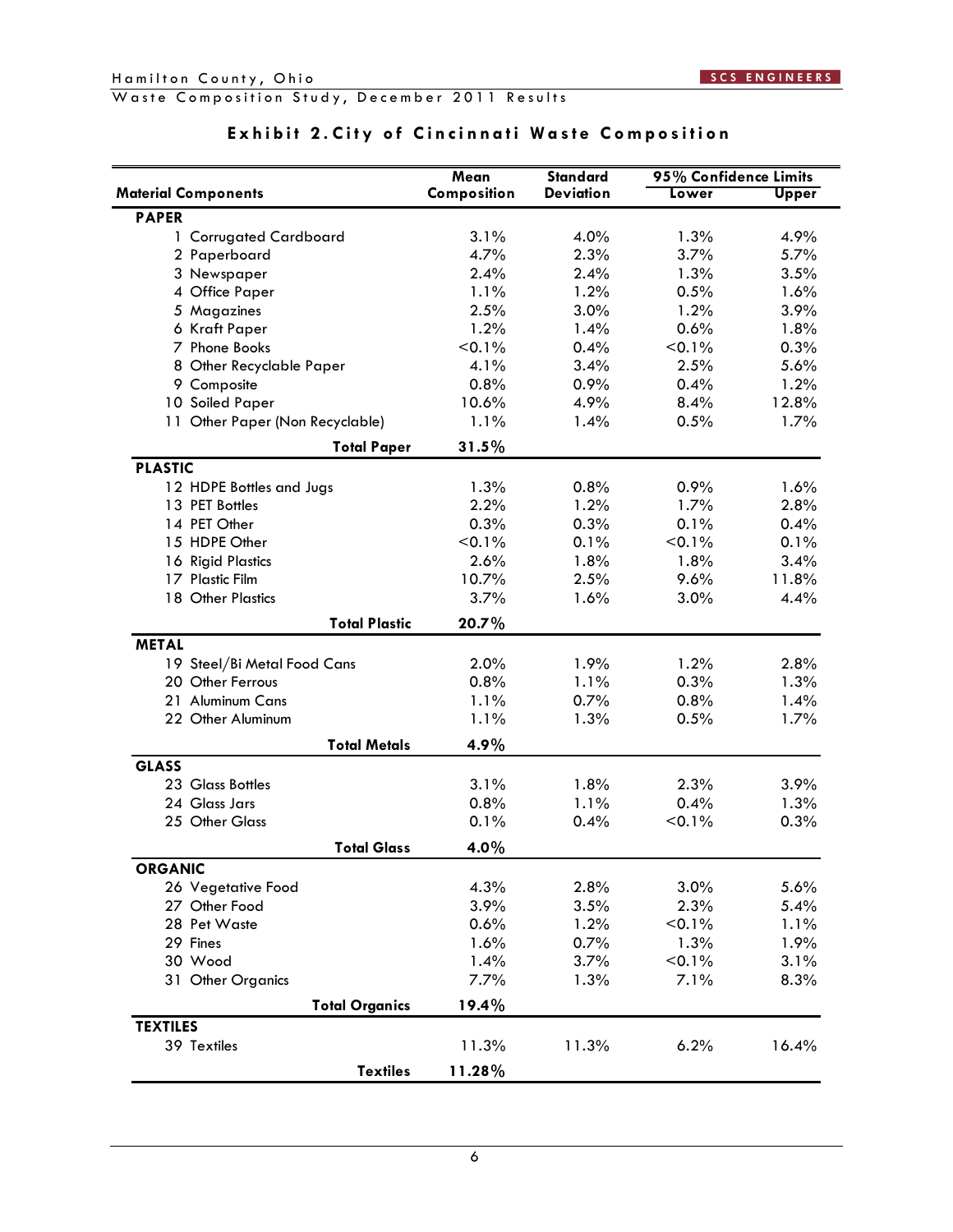# Waste Composition Study, December 2011 Results

|                                         | Mean        | <b>Standard</b>  | 95% Confidence Limits |              |
|-----------------------------------------|-------------|------------------|-----------------------|--------------|
| <b>Material Components</b>              | Composition | <b>Deviation</b> | Lower                 | <b>Upper</b> |
| YARD WASTE                              |             |                  |                       |              |
| 32 Grass                                | 0.6%        | 2.8%             | $< 0.1\%$             | 1.9%         |
| 33 Leaves                               | 3.1%        | 5.8%             | 0.5%                  | 5.7%         |
| 34 Brush                                | $< 0.1\%$   | 0.2%             | $< 0.1\%$             | 0.1%         |
| 35 Other Yardwaste                      | 0.1%        | 0.5%             | $< 0.1\%$             | 0.3%         |
| <b>Total Yard Waste</b>                 | $3.9\%$     |                  |                       |              |
| <b>OTHER</b>                            |             |                  |                       |              |
| 36 Carpet                               | 0.2%        | 0.7%             | $< 0.1\%$             | 0.5%         |
| 37 Mattresses                           | $< 0.1\%$   | $< 0.1\%$        | $< 0.1\%$             | $< 0.1\%$    |
| 38 Diapers                              | 1.7%        | 2.9%             | 0.4%                  | 3.0%         |
| <b>Total Other Waste</b>                | 2.0%        |                  |                       |              |
| <b>C&amp;D Debris</b>                   |             |                  |                       |              |
| 40 C&D Debris                           | 0.8%        | 2.5%             | $< 0.1\%$             | 1.9%         |
| <b>Total C&amp;D Debris</b>             | 0.83%       |                  |                       |              |
| <b>ELECTRONICS</b>                      |             |                  |                       |              |
| 40 Cathode Ray Tubes                    | $< 0.1\%$   | $< 0.1\%$        | $< 0.1\%$             | $< 0.1\%$    |
| 41 Appliances                           | 1.2%        | 1.7%             | 0.5%                  | 2.0%         |
| 42 Portable Electronics                 | $< 0.1\%$   | $< 0.1\%$        | $< 0.1\%$             | $< 0.1\%$    |
| 43 White Goods                          | $< 0.1\%$   | $< 0.1\%$        | $< 0.1\%$             | $< 0.1\%$    |
| <b>Total Electronics</b>                | 1.2%        |                  |                       |              |
| <b>HHW</b>                              |             |                  |                       |              |
| 44 Paint                                | $< 0.1\%$   | $< 0.1\%$        | $< 0.1\%$             | $< 0.1\%$    |
| 45 Automotive fluids                    | $< 0.1\%$   | 0.3%             | $< 0.1\%$             | 0.2%         |
| <b>46 Batteries</b>                     | $< 0.1\%$   | $< 0.1\%$        | $< 0.1\%$             | $< 0.1\%$    |
| 47 Other HHW                            | $< 0.1\%$   | 0.1%             | $< 0.1\%$             | $< 0.1\%$    |
| <b>Total Household Hazardous Wastes</b> | $0.1\%$     |                  |                       |              |
| <b>TOTALS</b>                           | 100.0%      |                  |                       |              |

#### **Exhibit 2. City of Cincinnati Waste Composition (continued)**

Note: Composition based on 19 samples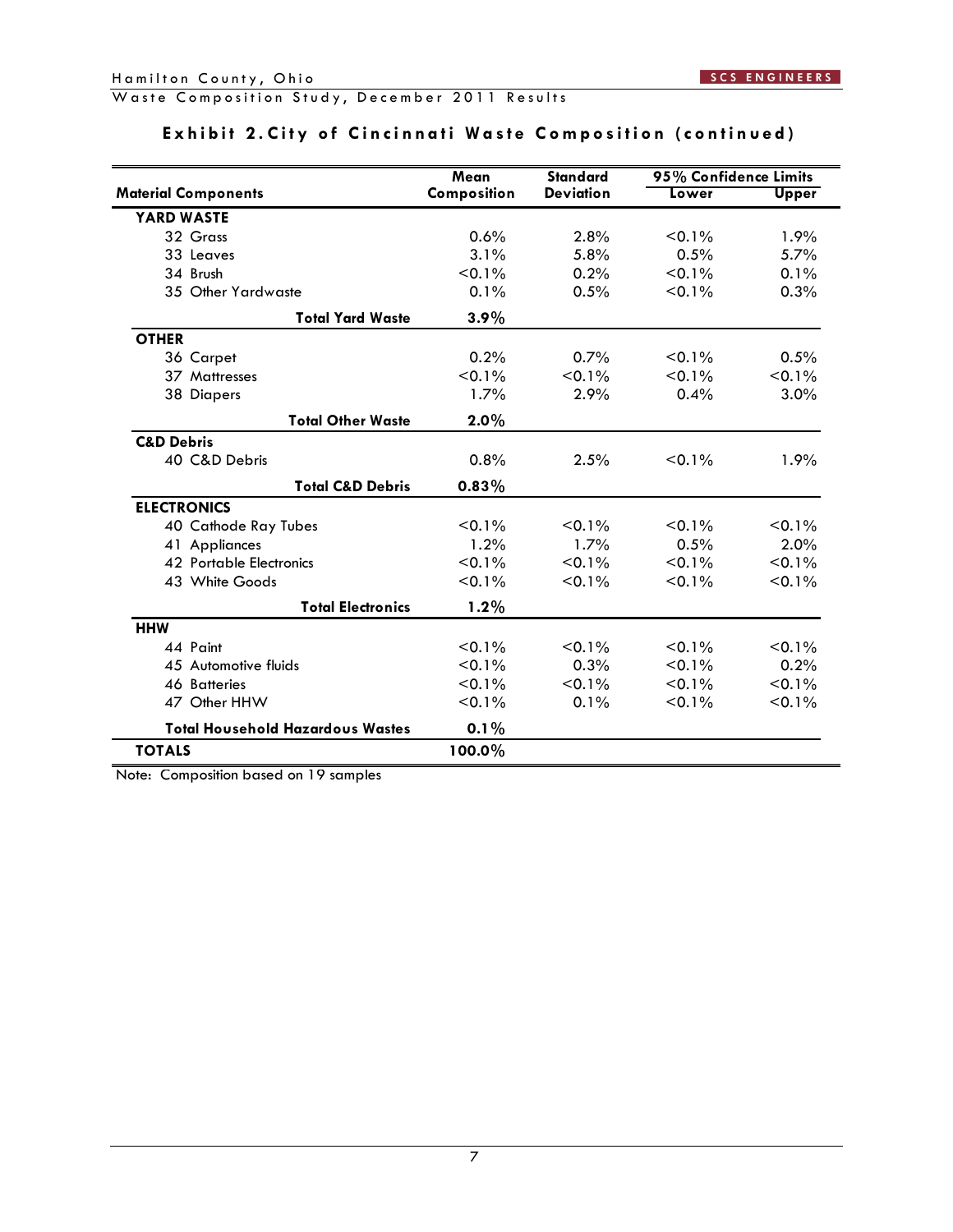



#### **Exhibit 2. City of Cincinnati Waste Composition (continued)**

#### **Hamilton County – Areas Outside of Cincinnati**

**Exhibit 3** presents a compilation of the 31 waste samples collected from areas in Hamilton County but outside the city of Cincinnati. The composition includes confidence intervals based on the number of samples and variability between the samples. Based on the samples collected, the three largest subcomponents, by weight, of the residential waste stream are Soiled Paper (11.4 percent), Plastic Film (10.1 percent) and Other Organic (6.9 percent). The three largest recyclable subcomponents are Paperboard (5.5 percent), Newspaper (5.3 percent), and Other Recyclable Paper (4.2 percent).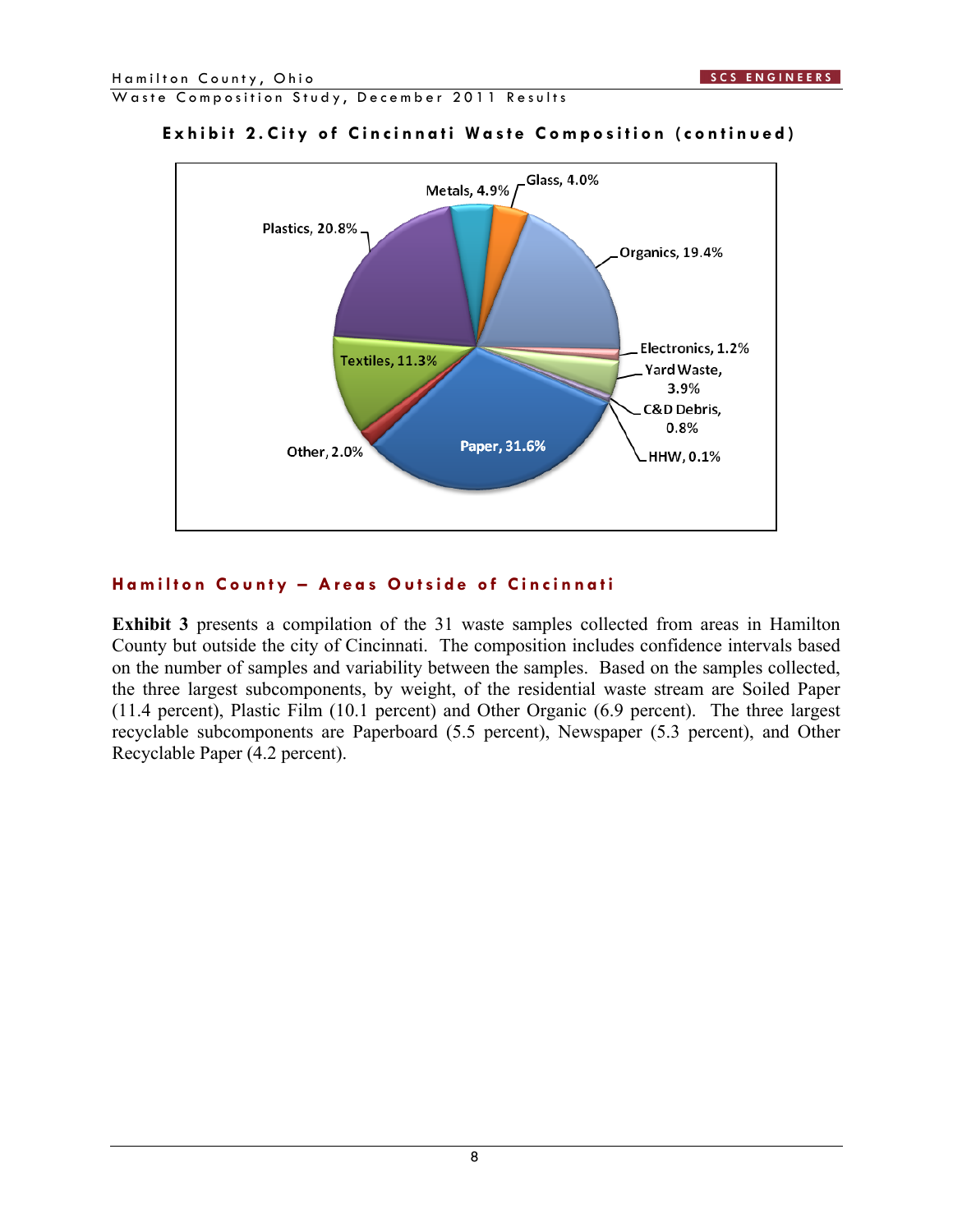| Waste Composition Study, December 2011 Results |  |  |  |  |  |
|------------------------------------------------|--|--|--|--|--|
|------------------------------------------------|--|--|--|--|--|

|                                 | Mean                     | <b>Standard</b>  | 95% Confidence Limits |              |
|---------------------------------|--------------------------|------------------|-----------------------|--------------|
| <b>Material Components</b>      | Composition              | <b>Deviation</b> | Lower                 | <b>Upper</b> |
| <b>PAPER</b>                    |                          |                  |                       |              |
| 1 Corrugated Cardboard          | 2.4%                     | 2.9%             | 1.4%                  | 3.4%         |
| 2 Paperboard                    | 5.5%                     | 2.3%             | 4.7%                  | 6.4%         |
| 3 Newspaper                     | 5.3%                     | 5.7%             | 3.3%                  | 7.3%         |
| 4 Office Paper                  | 1.6%                     | 3.2%             | 0.5%                  | 2.8%         |
| 5 Magazines                     | 2.5%                     | 2.7%             | 1.6%                  | 3.5%         |
| 6 Kraft Paper                   | 0.8%                     | 0.7%             | 0.6%                  | 1.0%         |
| 7 Phone Books                   | 0.3%                     | 0.9%             | $< 0.1\%$             | 0.6%         |
| 8 Other Recyclable Paper        | 4.2%                     | 3.1%             | 3.1%                  | 5.3%         |
| 9 Composite                     | 0.6%                     | 0.9%             | 0.3%                  | 0.9%         |
| 10 Soiled Paper                 | 11.4%                    | 3.6%             | 10.2%                 | 12.7%        |
| 11 Other Paper (Non Recyclable) | 1.1%                     | 1.1%             | 0.7%                  | 1.4%         |
| <b>Total Paper</b>              | 35.8%                    |                  |                       |              |
| <b>PLASTIC</b>                  |                          |                  |                       |              |
| 12 HDPE Bottles and Jugs        | 1.0%                     | 0.6%             | 0.8%                  | 1.3%         |
| 13 PET Bottles                  | 2.4%                     | 1.5%             | 1.9%                  | 2.9%         |
| 14 PET Other                    | 0.2%                     | 0.4%             | $< 0.1\%$             | 0.3%         |
| 15 HDPE Other                   | 0.2%                     | 0.5%             | $< 0.1\%$             | 0.4%         |
| 16 Rigid Plastics               | 2.2%                     | 2.6%             | 1.3%                  | 3.1%         |
| 17 Plastic Film                 | 10.1%                    | 3.2%             | 8.9%                  | 11.2%        |
| 18 Other Plastics               | 3.7%                     | 1.3%             | 3.2%                  | 4.1%         |
| <b>Total Plastic</b>            | 19.7%                    |                  |                       |              |
| <b>METAL</b>                    |                          |                  |                       |              |
| 19 Steel/Bi Metal Food Cans     | 2.2%                     | 1.0%             | 1.8%                  | 2.5%         |
| 20 Other Ferrous                | 0.5%                     | 0.8%             | 0.2%                  | 0.7%         |
| 21 Aluminum Cans                | 1.0%                     | 0.5%             | 0.8%                  | 1.2%         |
| 22 Other Aluminum               | 0.7%                     | 1.0%             | 0.4%                  | 1.1%         |
| <b>Total Metals</b>             | 4.4%                     |                  |                       |              |
| <b>GLASS</b>                    |                          |                  |                       |              |
| 23 Glass Bottles                | 4.0%                     | 3.1%             | 3.0%                  | 5.1%         |
| 24 Glass Jars                   | 0.7%                     | 0.9%             | 0.4%                  | 1.0%         |
| 25 Other Glass                  | 0.2%                     | 0.6%             | $< 0.1\%$             | 0.4%         |
| <b>Total Glass</b>              | 4.9%                     |                  |                       |              |
| <b>ORGANIC</b>                  |                          |                  |                       |              |
| 26 Vegetative Food              | 4.3%                     | 2.2%             | 3.5%                  | 5.1%         |
| 27 Other Food                   | 4.2%                     | 2.5%             | 3.3%                  | 5.1%         |
| 28 Pet Waste                    | 0.9%                     | 1.7%             | 0.3%                  | 1.5%         |
| 29 Fines                        | 1.5%                     | 0.8%             | 1.2%                  | 1.8%         |
| 30 Wood                         | 1.1%                     | 2.5%             | 0.2%                  | 2.0%         |
| 31 Other Organics               | 6.9%                     | 1.7%             | 6.2%                  | 7.5%         |
| <b>Total Organics</b>           | 18.8%                    |                  |                       |              |
| <b>TEXTILES</b>                 |                          |                  |                       |              |
| 39 Textiles                     | 6.3%                     | 5.4%             | 4.4%                  | 8.2%         |
|                                 | <b>Textiles</b><br>6.28% |                  |                       |              |

## **Exhibit 3. Hamilton County, Ex cluding Cincinnati**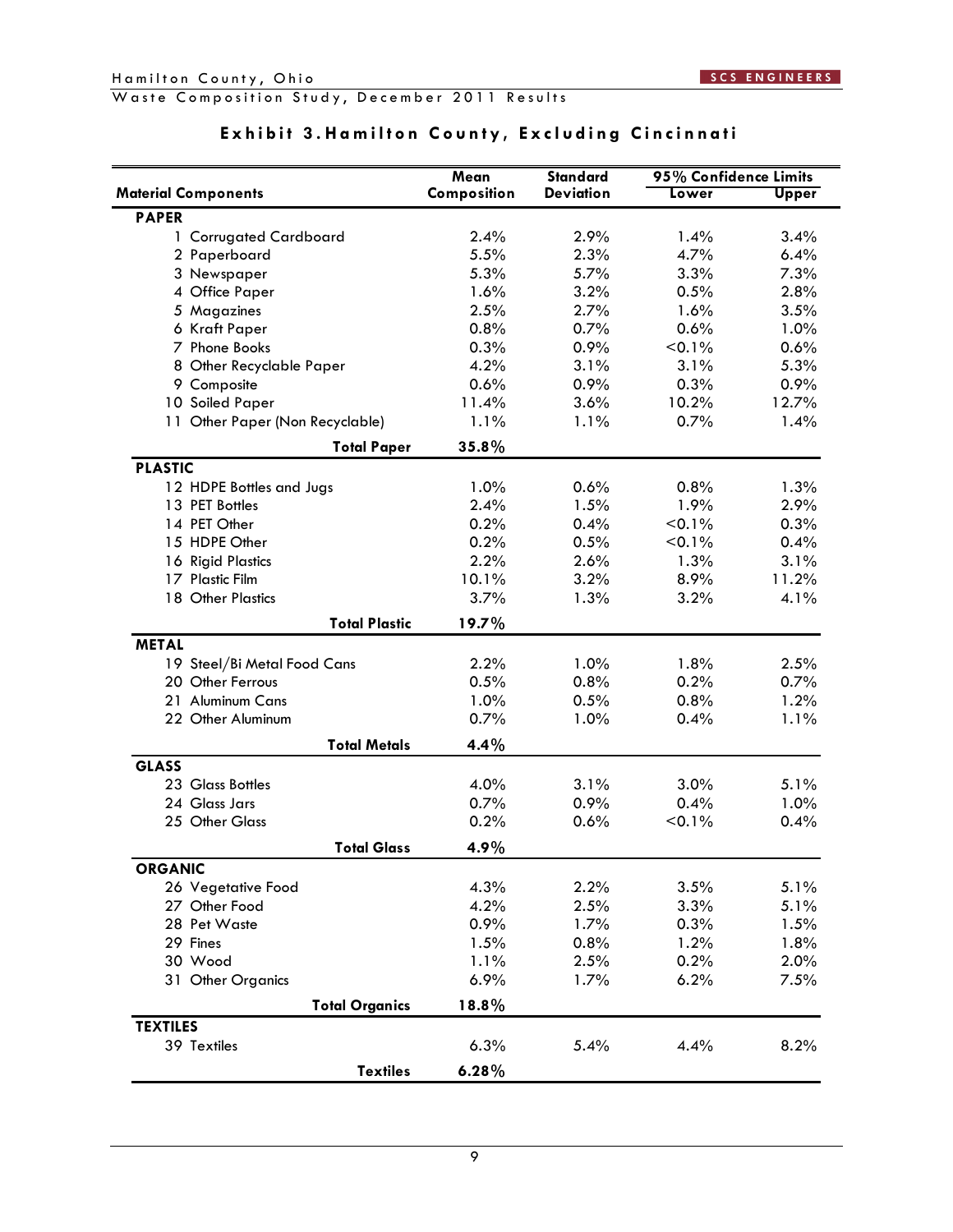## Waste Composition Study, December 2011 Results

#### **Exhibit 3. Hamilton County, Excluding Cincinnati (continued)**

|                                         | Mean        | <b>Standard</b>  | 95% Confidence Limits |              |
|-----------------------------------------|-------------|------------------|-----------------------|--------------|
| <b>Material Components</b>              | Composition | <b>Deviation</b> | Lower                 | <b>Upper</b> |
| YARD WASTE                              |             |                  |                       |              |
| 32 Grass                                | 0.6%        | 3.5%             | $< 0.1\%$             | 1.8%         |
| 33 Leaves                               | 2.3%        | 4.2%             | 0.8%                  | 3.8%         |
| 34 Brush                                | 0.6%        | 2.9%             | $< 0.1\%$             | 1.6%         |
| 35 Other Yardwaste                      | 0.7%        | 1.9%             | $< 0.1\%$             | 1.4%         |
| <b>Total Yard Waste</b>                 | 4.3%        |                  |                       |              |
| <b>OTHER</b>                            |             |                  |                       |              |
| 36 Carpet                               | 1.0%        | 4.5%             | $< 0.1\%$             | 2.6%         |
| 37 Mattresses                           | $< 0.1\%$   | $< 0.1\%$        | $< 0.1\%$             | $< 0.1\%$    |
| 38 Diapers                              | 1.2%        | 1.9%             | 0.5%                  | 1.8%         |
| <b>Total Other Waste</b>                | 2.2%        |                  |                       |              |
| <b>C&amp;D Debris</b>                   |             |                  |                       |              |
| 40 C&D Debris                           | 1.8%        | 4.0%             | 0.4%                  | 3.3%         |
| <b>Total C&amp;D Debris</b>             | 1.85%       |                  |                       |              |
| <b>ELECTRONICS</b>                      |             |                  |                       |              |
| 40 Cathode Ray Tubes                    | $< 0.1\%$   | $< 0.1\%$        | $< 0.1\%$             | $< 0.1\%$    |
| 41 Appliances                           | 1.6%        | 3.2%             | 0.4%                  | 2.7%         |
| 42 Portable Electronics                 | $< 0.1\%$   | 0.2%             | $< 0.1\%$             | 0.1%         |
| 43 White Goods                          | $< 0.1\%$   | $< 0.1\%$        | $< 0.1\%$             | $< 0.1\%$    |
| <b>Total Electronics</b>                | 1.6%        |                  |                       |              |
| <b>HHW</b>                              |             |                  |                       |              |
| 44 Paint                                | $< 0.1\%$   | $< 0.1\%$        | $< 0.1\%$             | $< 0.1\%$    |
| 45 Automotive fluids                    | $< 0.1\%$   | $< 0.1\%$        | $< 0.1\%$             | $< 0.1\%$    |
| 46 Batteries                            | $< 0.1\%$   | $< 0.1\%$        | $< 0.1\%$             | $< 0.1\%$    |
| 47 Other HHW                            | $< 0.1\%$   | 0.3%             | $< 0.1\%$             | 0.2%         |
| <b>Total Household Hazardous Wastes</b> | $<$ 0.1 $%$ |                  |                       |              |
| <b>TOTALS</b>                           | 100.0%      |                  |                       |              |

Note: Composition based on 31 samples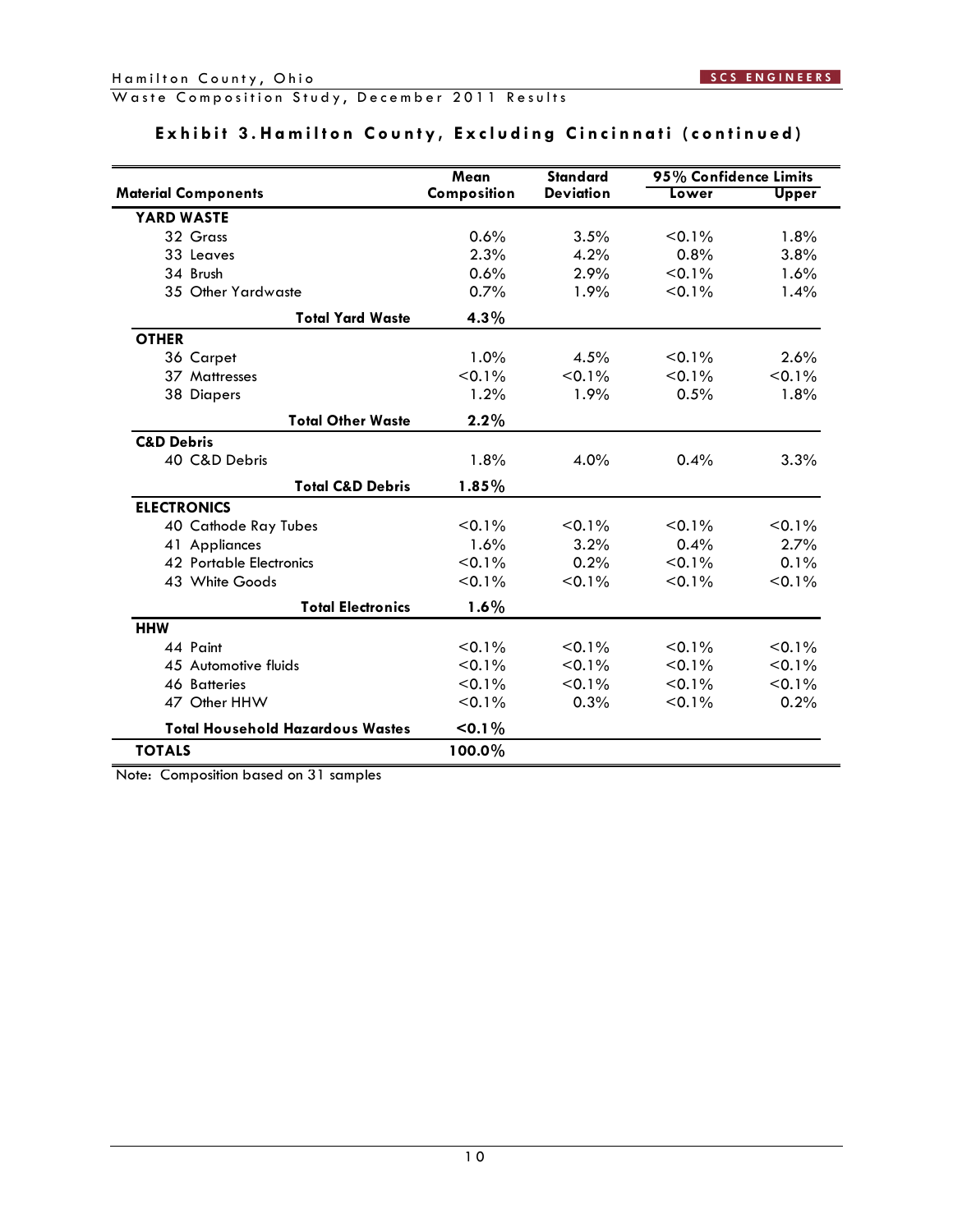Waste Composition Study, December 2011 Results



#### **Exhibit 3. Hamilton County, Excluding Cincinnati (continued)**

#### **Hamilton County - Cincinnati and other Cities/Townships**

**Exhibit 4** presents a compilation of the 50 residential waste samples collected from throughout Hamilton County (including Cincinnati and outlying cities/townships) and sorted in December 2011. The composition includes confidence intervals based on the number of samples and variability between the samples. Based on the samples collected, the three largest subcomponents, by weight, of the residential waste stream are Soiled Paper (11.1 percent), Plastic Films (10.3 percent) and Textiles (8.2 percent). The three largest recyclable subcomponents are Paperboard (5.2 percent), Newspaper (4.2 percent), and Other Recyclable Paper (4.1 percent).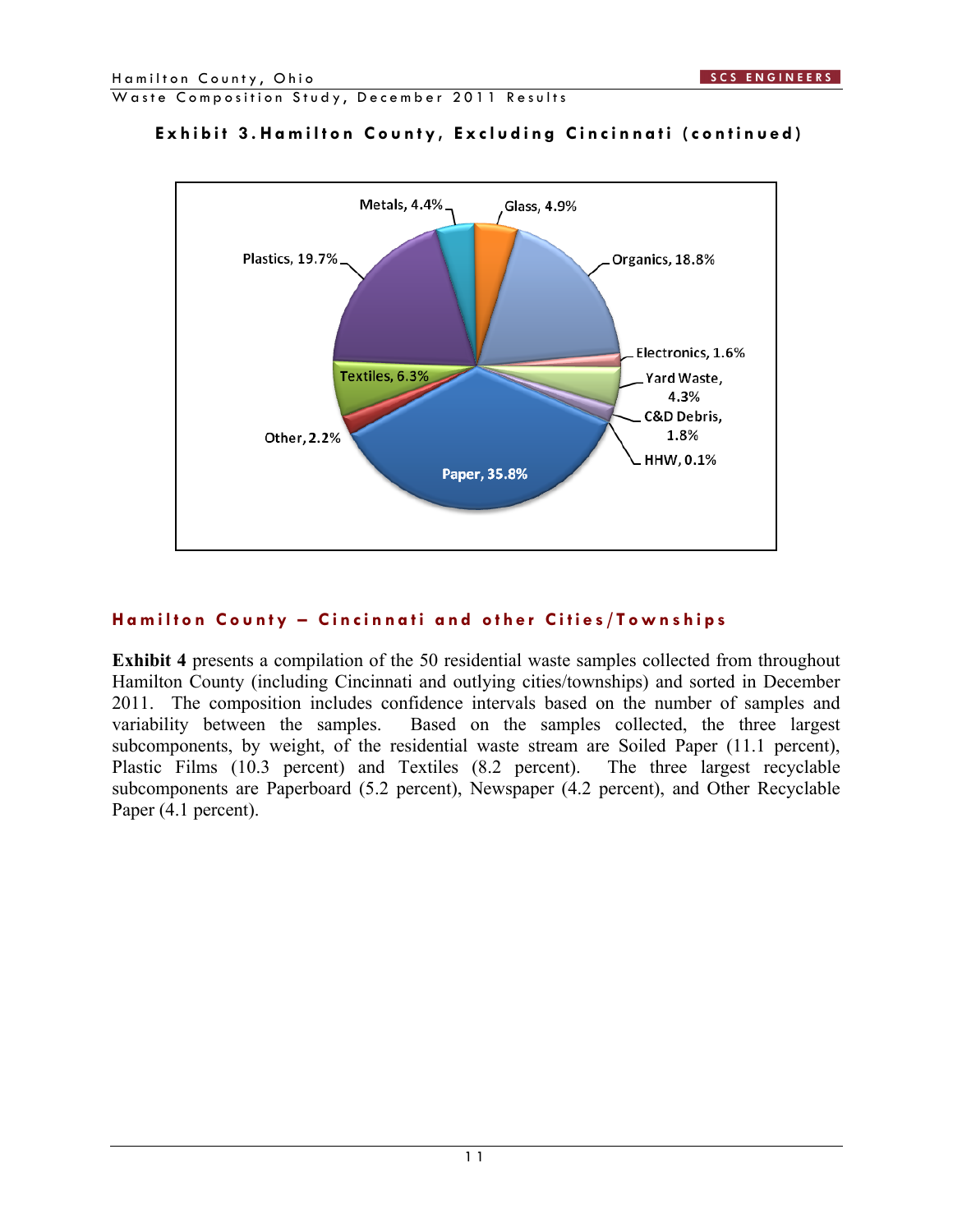|  | Waste Composition Study, December 2011 Results |  |  |  |  |
|--|------------------------------------------------|--|--|--|--|
|--|------------------------------------------------|--|--|--|--|

|                                   | Mean        | <b>Standard</b>  | 95% Confidence Limits |              |
|-----------------------------------|-------------|------------------|-----------------------|--------------|
| <b>Material Components</b>        | Composition | <b>Deviation</b> | Lower                 | <b>Upper</b> |
| <b>PAPER</b>                      |             |                  |                       |              |
| <b>Corrugated Cardboard</b><br>1. | 2.7%        | 3.3%             | 1.7%                  | 3.6%         |
| 2 Paperboard                      | 5.2%        | 2.3%             | 4.6%                  | 5.9%         |
| 3 Newspaper                       | 4.2%        | 4.9%             | 2.8%                  | 5.5%         |
| 4 Office Paper                    | 1.4%        | 2.6%             | 0.7%                  | 2.2%         |
| 5 Magazines                       | 2.5%        | 2.8%             | 1.8%                  | 3.3%         |
| 6 Kraft Paper                     | 1.0%        | 1.0%             | 0.7%                  | 1.2%         |
| 7 Phone Books                     | 0.2%        | 0.7%             | $< 0.1\%$             | 0.4%         |
| 8 Other Recyclable Paper          | 4.1%        | 3.2%             | 3.3%                  | 5.0%         |
| 9 Composite                       | 0.7%        | 0.9%             | 0.4%                  | 0.9%         |
| 10 Soiled Paper                   | 11.1%       | 4.1%             | 10.0%                 | 12.2%        |
| 11 Other Paper (Non Recyclable)   | 1.1%        | 1.2%             | 0.7%                  | 1.4%         |
| <b>Total Paper</b>                | 34.2%       |                  |                       |              |
| <b>PLASTIC</b>                    |             |                  |                       |              |
| 12 HDPE Bottles and Jugs          | 1.1%        | 0.7%             | 0.9%                  | 1.3%         |
| 13 PET Bottles                    | 2.3%        | 1.4%             | 1.9%                  | 2.7%         |
| 14 PET Other                      | 0.2%        | 0.4%             | 0.1%                  | 0.3%         |
| 15 HDPE Other                     | 0.1%        | 0.4%             | $< 0.1\%$             | 0.2%         |
| 16 Rigid Plastics                 | 2.3%        | 2.3%             | 1.7%                  | 3.0%         |
| 17 Plastic Film                   | 10.3%       | 3.0%             | 9.5%                  | 11.1%        |
| 18 Other Plastics                 | 3.7%        | 1.4%             | 3.3%                  | 4.1%         |
| <b>Total Plastic</b>              | 20.1%       |                  |                       |              |
| <b>METAL</b>                      |             |                  |                       |              |
| 19 Steel/Bi Metal Food Cans       | 2.1%        | 1.4%             | 1.7%                  | 2.5%         |
| 20 Other Ferrous                  | 0.6%        | 0.9%             | 0.3%                  | 0.8%         |
| 21 Aluminum Cans                  | 1.0%        | 0.6%             | 0.9%                  | 1.2%         |
| 22 Other Aluminum                 | 0.9%        | 1.1%             | 0.5%                  | 1.2%         |
| <b>Total Metals</b>               | 4.6%        |                  |                       |              |
| <b>GLASS</b>                      |             |                  |                       |              |
| 23 Glass Bottles                  | 3.7%        | 2.7%             | 2.9%                  | 4.4%         |
| 24 Glass Jars                     | 0.8%        | 1.0%             | 0.5%                  | 1.0%         |
| 25 Other Glass                    | 0.1%        | 0.5%             | < 0.1%                | 0.3%         |
| <b>Total Glass</b>                | $4.6\%$     |                  |                       |              |
| <b>ORGANIC</b>                    |             |                  |                       |              |
| 26 Vegetative Food                | 4.3%        | 2.4%             | 3.6%                  | 5.0%         |
| 27 Other Food                     | 4.1%        | 2.9%             | 3.3%                  | 4.9%         |
| 28 Pet Waste                      | 0.8%        | 1.6%             | 0.3%                  | 1.2%         |
| 29 Fines                          | 1.5%        | 0.8%             | 1.3%                  | 1.8%         |
| 30 Wood                           | 1.2%        | 3.0%             | 0.4%                  | 2.0%         |
| 31 Other Organics                 | 7.2%        | 1.6%             | 6.7%                  | 7.6%         |
| <b>Total Organics</b>             | 19.0%       |                  |                       |              |
| <b>TEXTILES</b>                   |             |                  |                       |              |
| 39 Textiles                       | 8.2%        | 8.4%             | 5.8%                  | 10.5%        |
| <b>Textiles</b>                   | 8.18%       |                  |                       |              |

## **Exhibit 4. Hamilton County Waste Composition**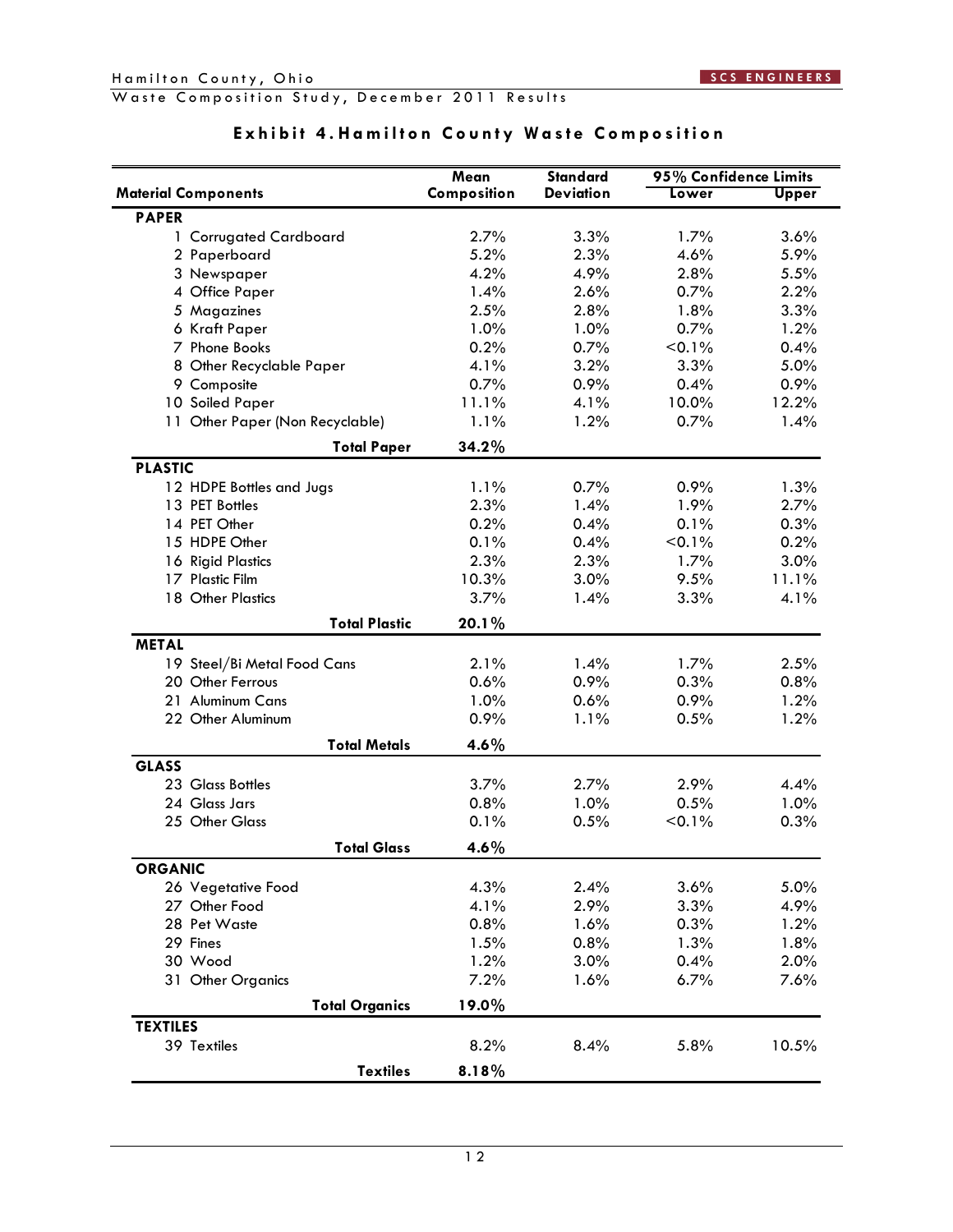## Waste Composition Study, December 2011 Results

|                                         | Mean        | <b>Standard</b>  | 95% Confidence Limits |              |
|-----------------------------------------|-------------|------------------|-----------------------|--------------|
| <b>Material Components</b>              | Composition | <b>Deviation</b> | Lower                 | <b>Upper</b> |
| <b>YARD WASTE</b>                       |             |                  |                       |              |
| 32 Grass                                | 0.6%        | 3.2%             | $< 0.1\%$             | 1.5%         |
| 33 Leaves                               | 2.6%        | 4.8%             | 1.3%                  | 4.0%         |
| 34 Brush                                | 0.4%        | 2.3%             | $< 0.1\%$             | 1.0%         |
| 35 Other Yardwaste                      | 0.5%        | 1.6%             | $< 0.1\%$             | 0.9%         |
| <b>Total Yard Waste</b>                 | 4.2%        |                  |                       |              |
| <b>OTHER</b>                            |             |                  |                       |              |
| 36 Carpet                               | 0.7%        | 3.6%             | $< 0.1\%$             | 1.7%         |
| 37 Mattresses                           | $< 0.1\%$   | $< 0.1\%$        | $< 0.1\%$             | $< 0.1\%$    |
| 38 Diapers                              | 1.4%        | 2.3%             | 0.8%                  | 2.0%         |
| <b>Total Other Waste</b>                | $2.1\%$     |                  |                       |              |
| <b>C&amp;D Debris</b>                   |             |                  |                       |              |
| 40 C&D Debris                           | 1.5%        | 3.5%             | 0.5%                  | 2.4%         |
| <b>Total C&amp;D Debris</b>             | 1.46%       |                  |                       |              |
| <b>ELECTRONICS</b>                      |             |                  |                       |              |
| 40 Cathode Ray Tubes                    | $< 0.1\%$   | $< 0.1\%$        | $< 0.1\%$             | $< 0.1\%$    |
| 41 Appliances                           | 1.4%        | 2.7%             | 0.7%                  | 2.2%         |
| 42 Portable Electronics                 | $< 0.1\%$   | 0.1%             | $< 0.1\%$             | $< 0.1\%$    |
| 43 White Goods                          | $< 0.1\%$   | $< 0.1\%$        | $< 0.1\%$             | $< 0.1\%$    |
| <b>Total Electronics</b>                | 1.4%        |                  |                       |              |
| <b>HHW</b>                              |             |                  |                       |              |
| 44 Paint                                | $< 0.1\%$   | $< 0.1\%$        | $< 0.1\%$             | $< 0.1\%$    |
| 45 Automotive fluids                    | $< 0.1\%$   | 0.2%             | $< 0.1\%$             | $< 0.1\%$    |
| 46 Batteries                            | $< 0.1\%$   | $< 0.1\%$        | $< 0.1\%$             | $< 0.1\%$    |
| 47 Other HHW                            | $< 0.1\%$   | 0.3%             | $< 0.1\%$             | $0.1\%$      |
| <b>Total Household Hazardous Wastes</b> | $<$ 0.1 $%$ |                  |                       |              |
| <b>TOTALS</b>                           | 100.0%      |                  |                       |              |

#### **Exhibit 4. Hamilton County Waste Composition (continued)**

Note: Composition based on 50 samples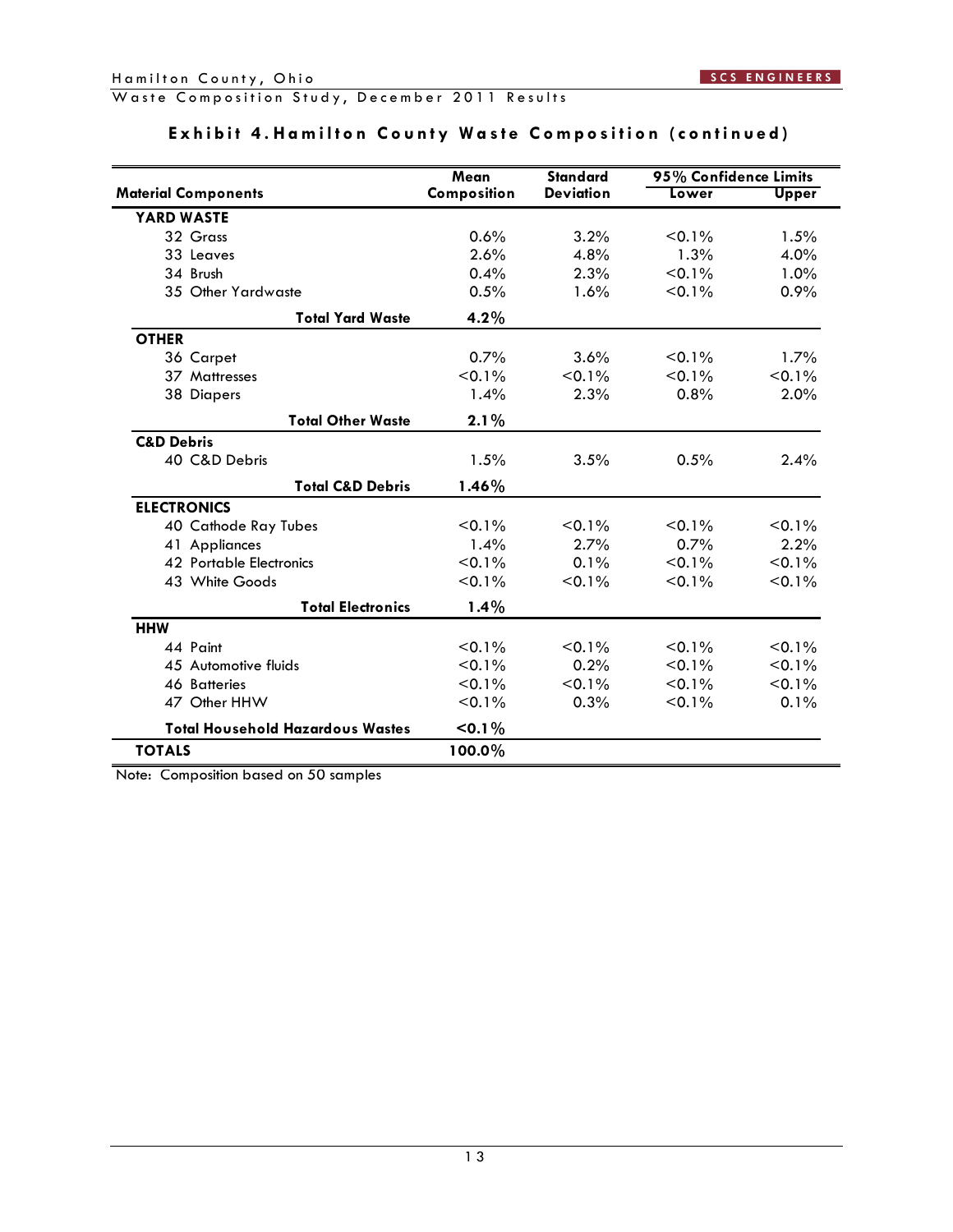



#### **Exhibit 5. Hamilton County Waste Composition (continued)**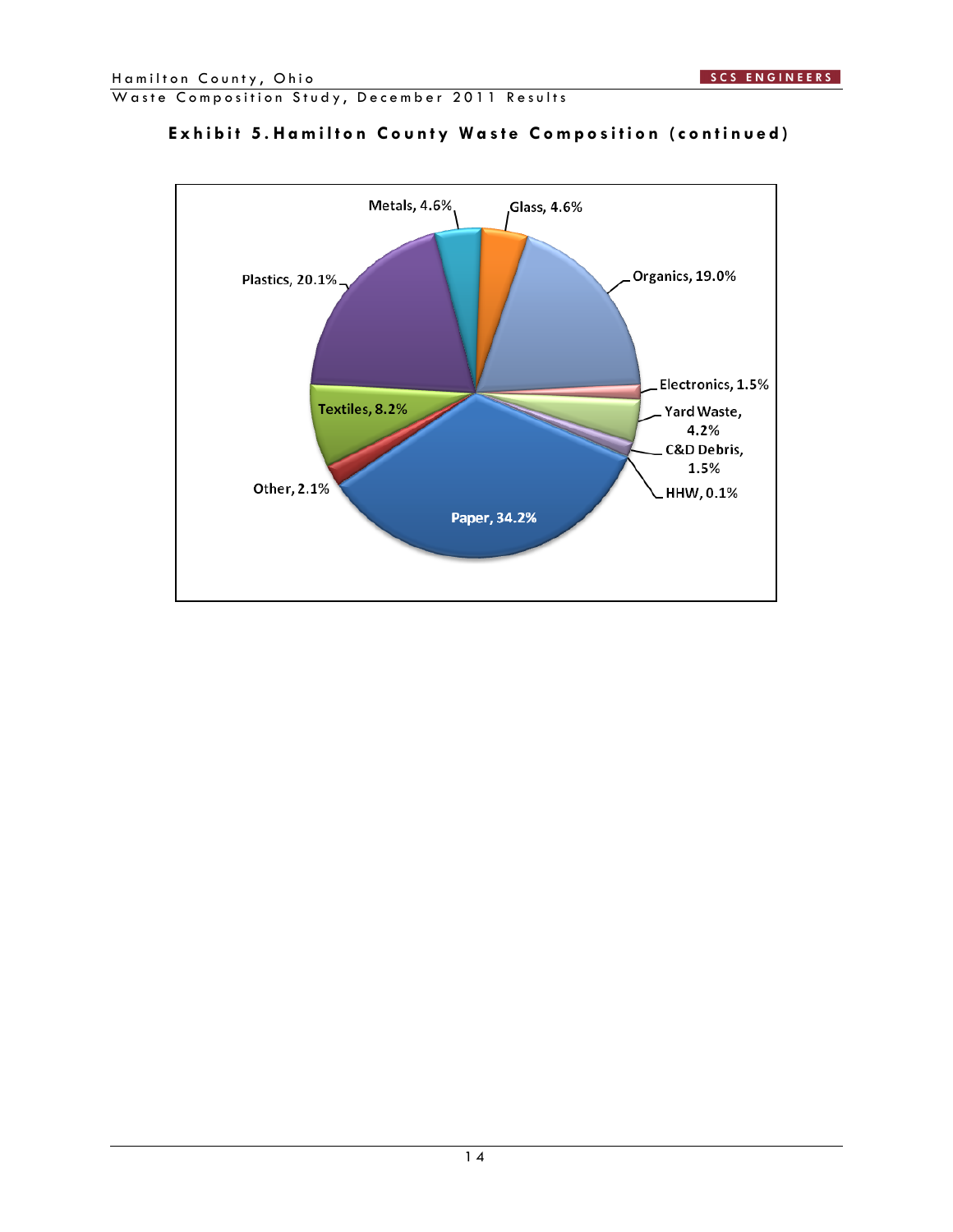## DIVERSION OPPORTUNITIES

A significant portion of the residential waste stream is compostable or recyclable. Some materials, such as Composite Paper, Other Glass, and Plastic Film (largely plastic bags and packaging), are considered trash since these materials do not currently have markets for recycling or composting. **Exhibit 6** details the materials included in the compostable, recyclable, and trash classifications used for this section.

| Compostable via<br><b>Backyard</b><br>Composting | <b>Recyclable with Existing Infrastructure and</b><br><b>Markets</b> | <b>Trash</b>         |                       |
|--------------------------------------------------|----------------------------------------------------------------------|----------------------|-----------------------|
| Soiled Paper                                     | Corrugated Cardboard                                                 | Other Aluminum       | Other Paper (Non Rec) |
| Vegetative Food                                  | Paperboard                                                           | <b>Glass Bottles</b> | Composite             |
| Wood                                             | Newspaper                                                            | Glass Jars           | <b>Plastic Film</b>   |
| Grass                                            | Office Paper                                                         | <b>Textiles</b>      | <b>Other Plastics</b> |
| Leaves                                           | Magazines                                                            | Cathode Ray Tubes    | <b>PET</b> Other      |
| <b>Brush</b>                                     | Kraft Paper                                                          | Appliances           | HDPE Other            |
| Other Yard Waste                                 | <b>Phone Books</b>                                                   | Portable Electronics | <b>Rigid Plastics</b> |
|                                                  | Other Recyclable Paper                                               | <b>White Goods</b>   | Fines                 |
|                                                  | <b>HDPE Bottles and Jugs</b>                                         | Paint                | Diapers               |
|                                                  | <b>PET Bottles</b>                                                   | Automotive fluids    | Other Organics        |
|                                                  | Steel/Bi Metal Food Cans                                             | <b>Batteries</b>     | Other HHW             |
|                                                  | <b>Other Ferrous</b>                                                 | Aluminum Cans        | Other Glass           |
|                                                  |                                                                      |                      | C&D Debris            |
|                                                  |                                                                      |                      | Carpet                |
|                                                  |                                                                      |                      | Mattresses            |

#### **Exhibit 6. Compostable, Recyclable, an d Trash Classifications for Waste Materials**

The largest diversion opportunities for Hamilton County are capturing more recyclable paper, and composting Soiled Paper and Vegetative Food Waste. According to the data collected in December 2011, Soiled Paper made up 11.1 percent of the waste stream and Vegetative Food Waste made up 4.3 percent. Materials such as napkins and tissues were noted to be prevalent in the waste stream. Recyclable paper composed 21.3 percent of the waste stream. The largest subcomponents in this category were Paperboard (5.2 percent) and Newspaper (4.2 percent). **Exhibits 7, 8, and 9** portray the waste composition by recyclable (with existing recycling markets and infrastructure), compostable (backyard composting), and trash materials. According to the waste characterization, approximately 64 percent of the waste stream is considered recyclable or compostable. The following exhibits are based on the entire County's residential waste stream.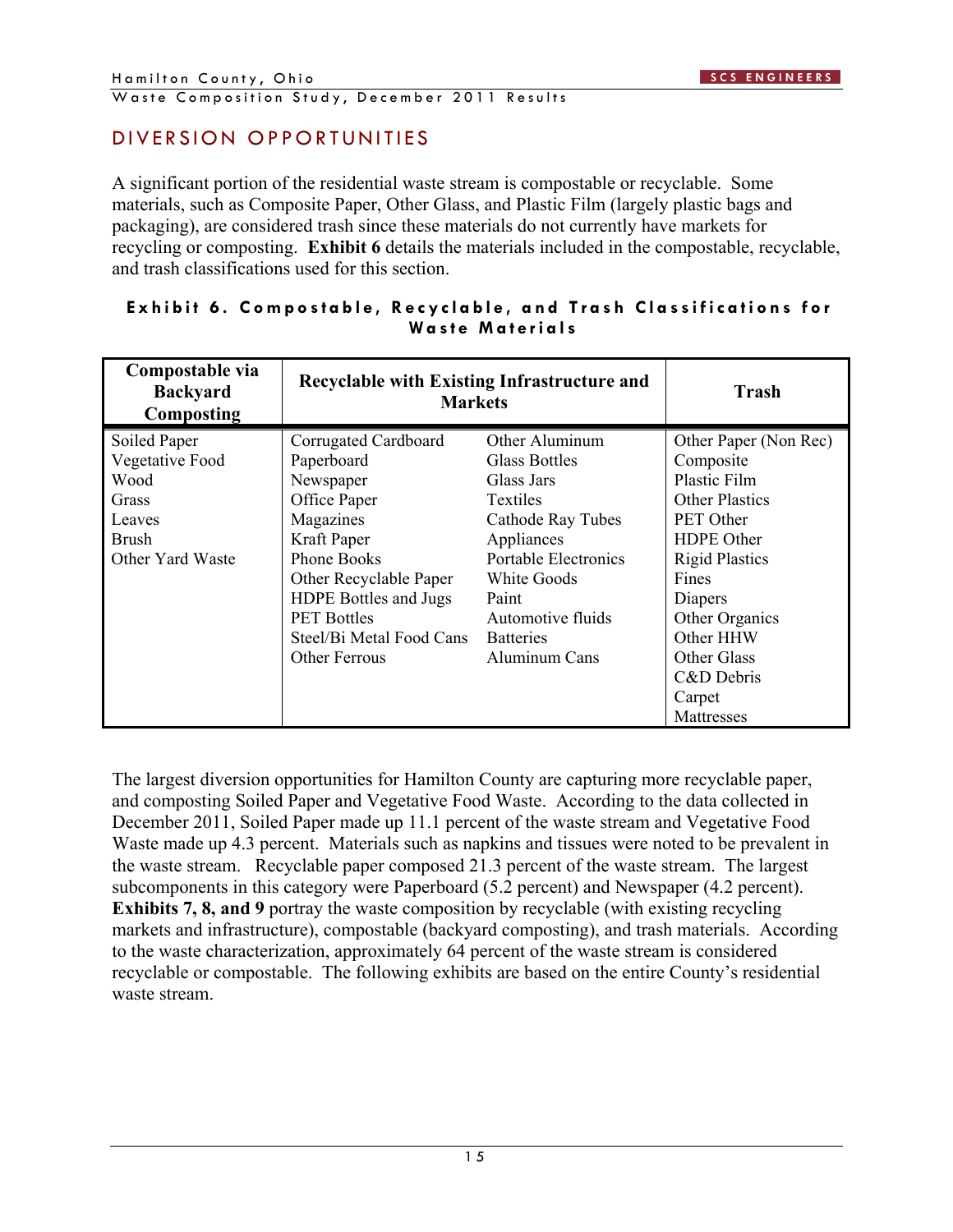Waste Composition Study, December 2011 Results



#### **Exhibit 7. Recyclable Diversion Opportunities with Existing Recycling Infrastructure for the Hamilton County Waste Stream**

Note: Other Recyclables include Textiles, Electronics, and HHW (Paint, Automotive Fluids, and Batteries).

#### **Exhibit 8. Backyard Composting Dive rsion Opportunities for the Hamilton County Waste Stream**

![](_page_17_Figure_7.jpeg)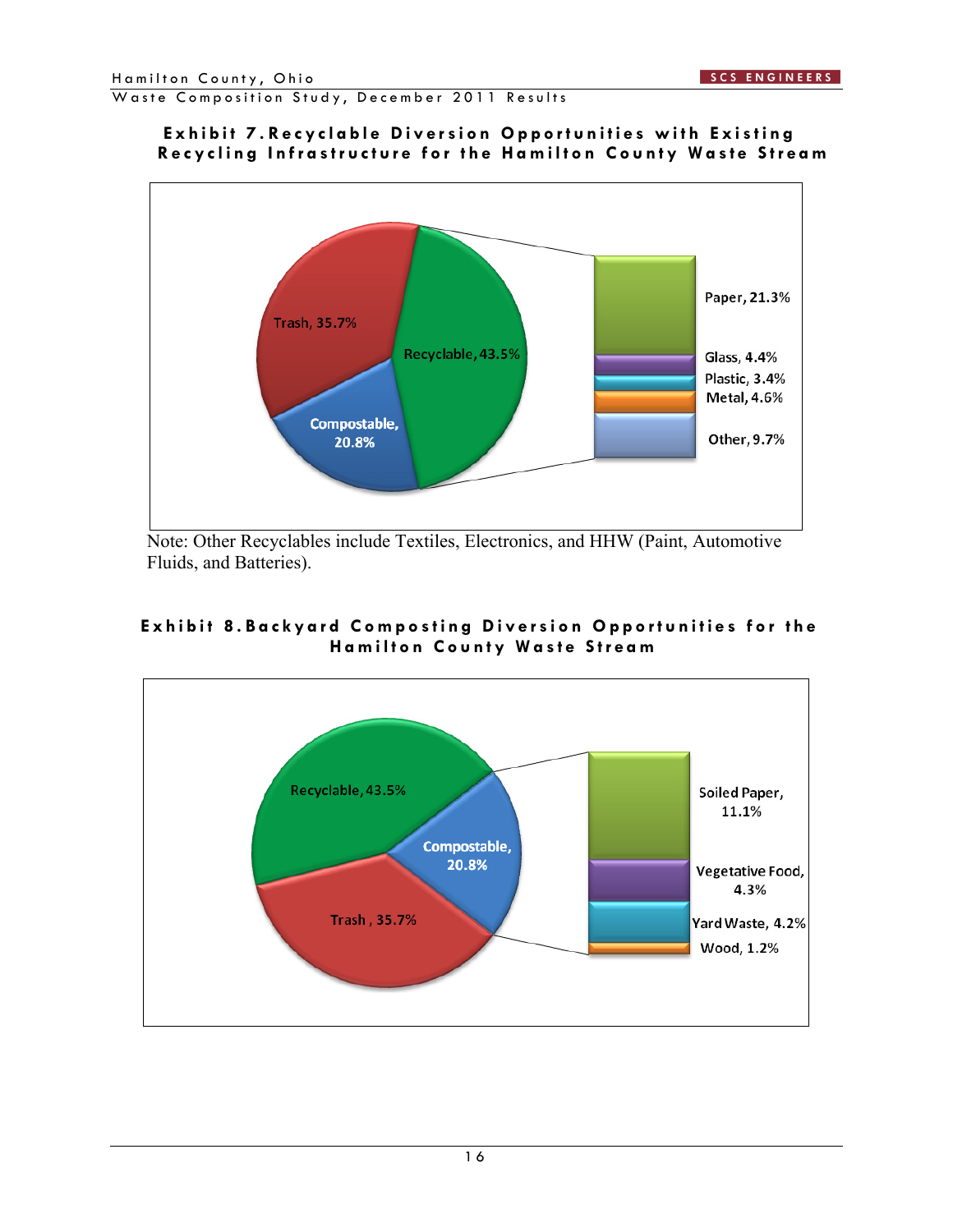Waste Composition Study, December 2011 Results

![](_page_18_Figure_3.jpeg)

![](_page_18_Figure_4.jpeg)

Note: Other Trash Category includes Other Glass, Carpet, Mattresses, Diapers, C&D Debris, and Other HHW.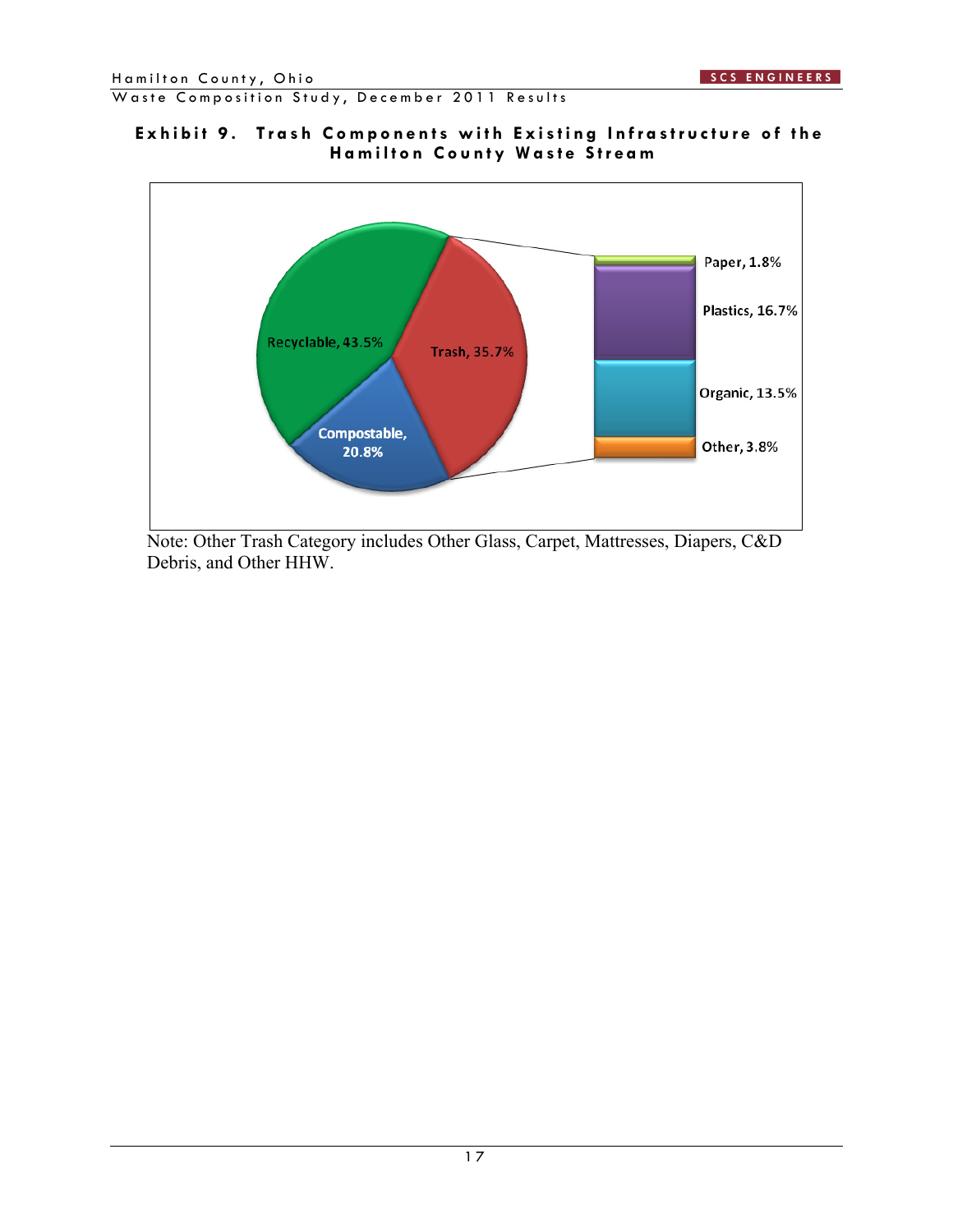Appendix A SCS Health and Safety Plan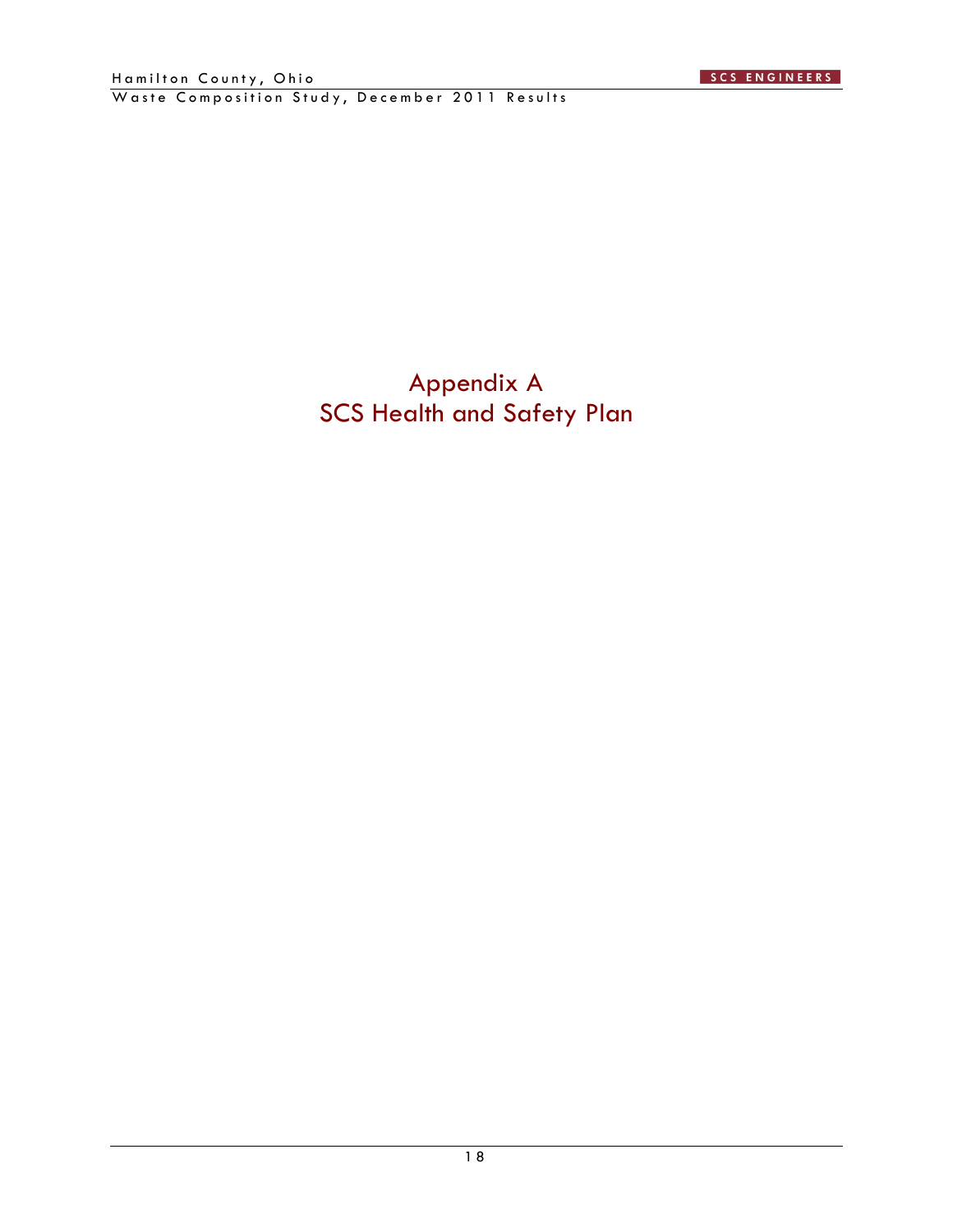#### **HEALTH AND SAFETY PLAN**

#### **FOR THE**

#### **HAMILTON COUNTY 2011 WASTE CHARACTERIZATION STUDY**

#### EMERGENCY PHONE NUMBERS

Fire, First Aid, Ambulance, Police **911** 

Good Samaritan Medical Center Western Ridge **(513) 246-9800** 

Hamilton County Sheriff's Office **(513) 946-5320**

Field Responsibility:

Stacey Demers, Project Director Josh DeGayner, Site Manager & Crew Chief

> SCS ENGINEERS 11260 Roger Bacon Drive Suite 300 Reston, VA 20190 (703) 471-6150

**A Copy Of This Safety Plan And Its Attachments Must Be Kept At The Site During All Field Activities**.

December 2011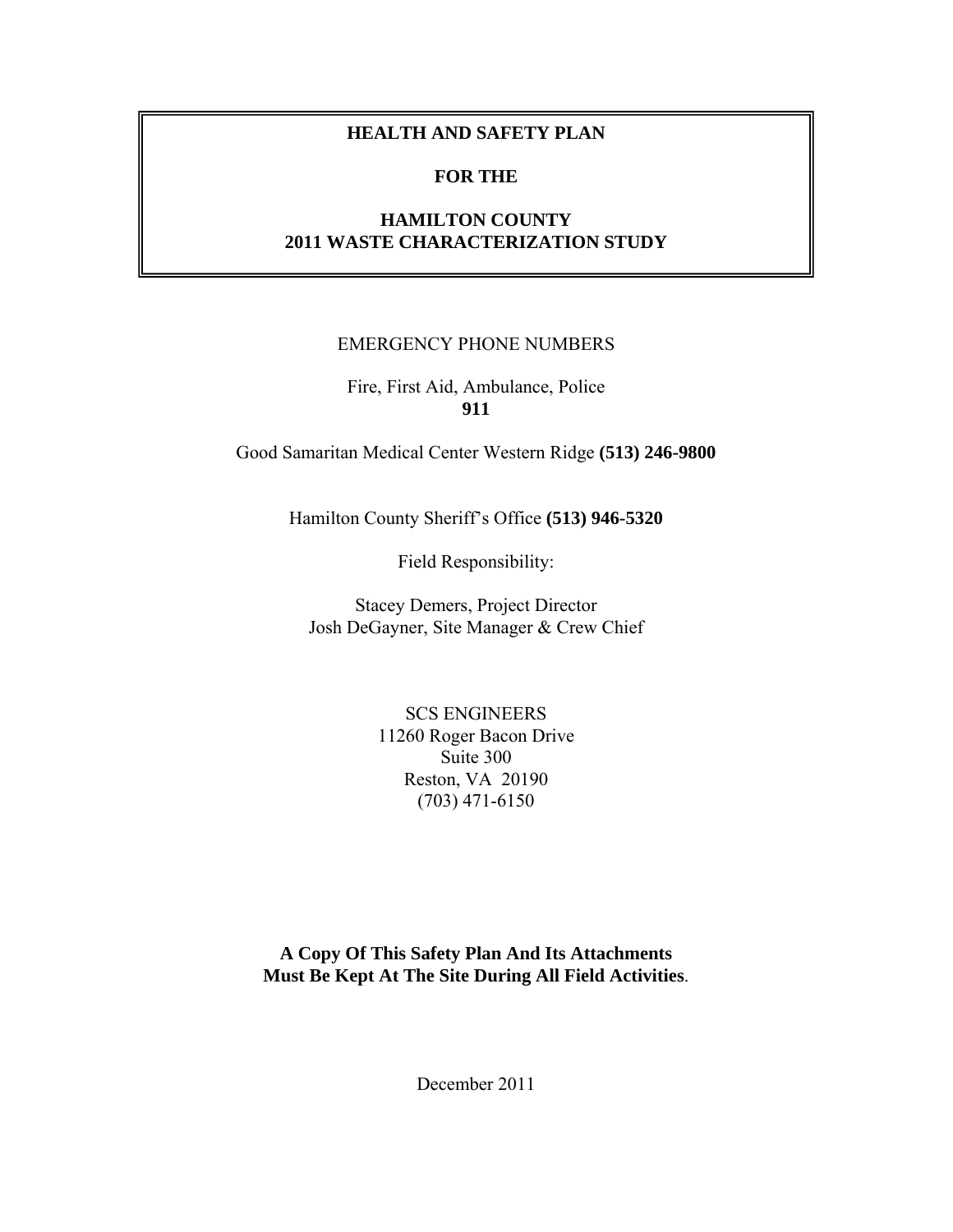|                         | <b>Section</b> |  | <b>Page</b> |
|-------------------------|----------------|--|-------------|
| $\mathbf{1}$            |                |  |             |
|                         | 1.1            |  |             |
|                         | 1.2            |  |             |
|                         | 1.3            |  |             |
|                         | 1.4            |  |             |
| $\mathbf{2}$            |                |  |             |
|                         | 2.1            |  |             |
|                         | 2.2            |  |             |
|                         | 2.3            |  |             |
|                         | 2.4            |  |             |
|                         |                |  |             |
|                         |                |  |             |
|                         |                |  |             |
|                         |                |  |             |
|                         | 2.5            |  |             |
|                         |                |  |             |
|                         |                |  |             |
| 3                       |                |  |             |
|                         | 3.1            |  |             |
|                         | 3.2            |  |             |
|                         | 3.3            |  |             |
|                         | 3.4            |  |             |
|                         | 3.5            |  |             |
|                         | 3.6            |  |             |
| $\overline{\mathbf{4}}$ |                |  |             |
|                         |                |  |             |
|                         |                |  |             |

## **TABLE OF CONTENTS**

## Exhibit 1

|  | 1 ACKNOWLEDGEMENT OF RECEIPT, HEALTH AND SAFETY PLAN4 |
|--|-------------------------------------------------------|
|--|-------------------------------------------------------|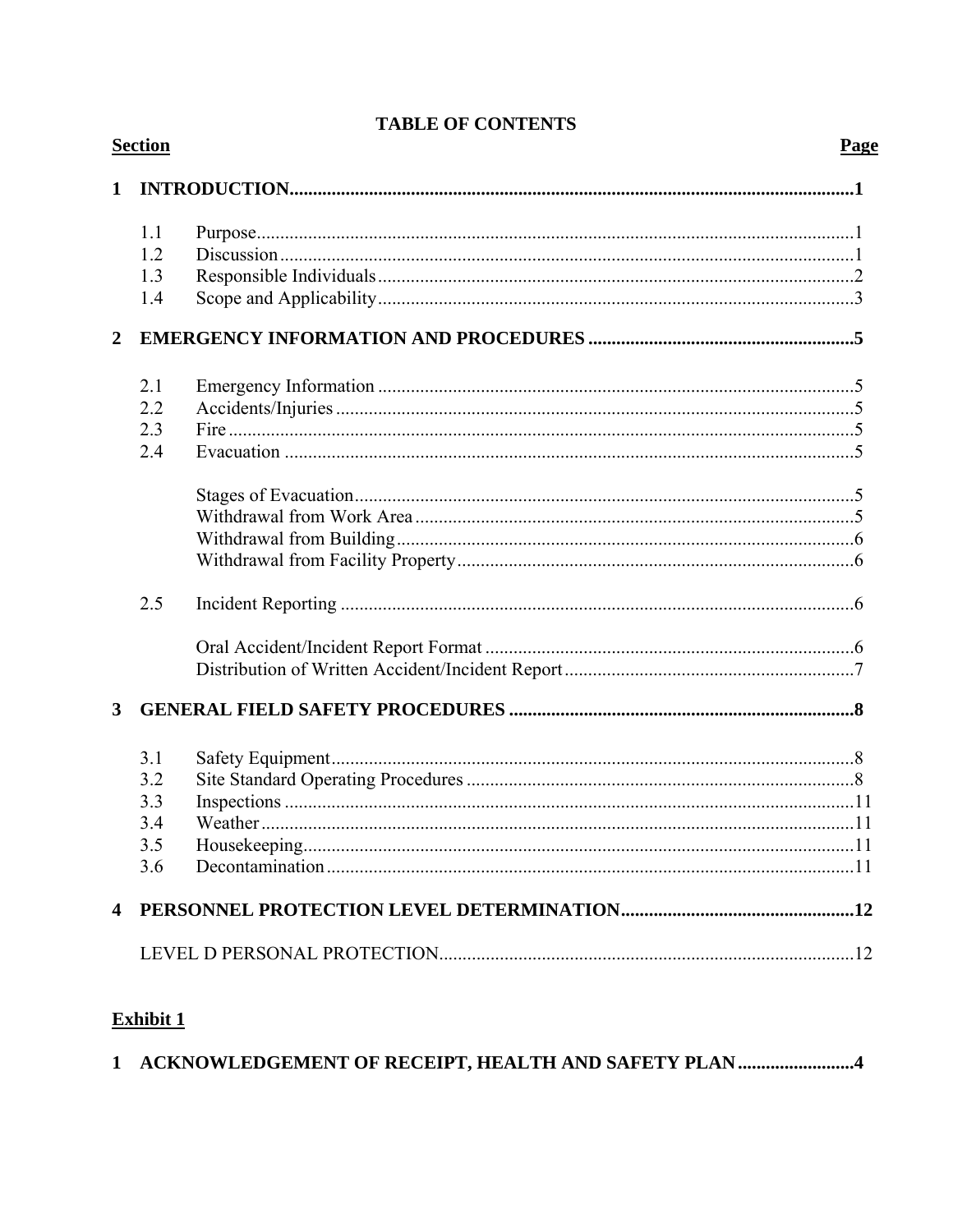#### **SECTION 1**

#### **INTRODUCTION**

The health and safety of site workers is a primary concern and goal. Thus, a comprehensive, carefully managed, and thoroughly documented Health and Safety Plan is crucial for successful project completion.

#### **1.1 PURPOSE**

The purpose of this document is to inform persons of potential safety and health hazards and mitigating measures recommended for action when performing the project field work at transfer stations, on landfill sites, and associated areas where municipal solid waste is being handled. These recommendations are intended for work on sites containing biodegradable and solid waste materials, not for sites containing hazardous or toxic wastes regulated under federal or Ohio state laws. This document has been prepared for use on the 2011 Hamilton County Waste Composition Study to be performed by SCS Engineers.

#### **1.2 DISCUSSION**

Waste characterization involves collecting field samples and sorting the solid waste into designated categories. The data that is generated from the field activities will be compiled and presented to Hamilton County.

There have been no reported serious or fatal incidents attributed specifically to the performance of waste characterization studies. However, accidents may occur due to the potential hazards associated with the presence of heavy equipment at the site, the components of the waste itself (potentially sharp objects, broken glass), climatic conditions, and carelessness. At transfer stations, combustion of the waste materials on the tipping floor or in "Hot Loads" from refuse vehicles can present potential hazards.

The presence of heavy equipment in operation at the site (end loaders, graders, transfer station compactors, garbage trucks, etc.) presents potential hazards which can be avoided with the use of general common sense. The equipment operators generally are involved in performing their tasks and may be unaware of the presence of other individuals within the immediate area. Personnel will be trained to be aware of the movement and location of equipment at all times. Also, highly visible clothing, including safety vests and hard hats, is required.

The components of solid waste present potential physical hazards. These include, but are not limited to, cuts from broken glass and sharp metal objects; splinters from pieces of wood; punctures from nails and other potential objects and scrapes and abrasions from the general handling of the solid waste. There also exists the potential for exposure to household products, such as bleach, cleansers, and other toxic chemicals.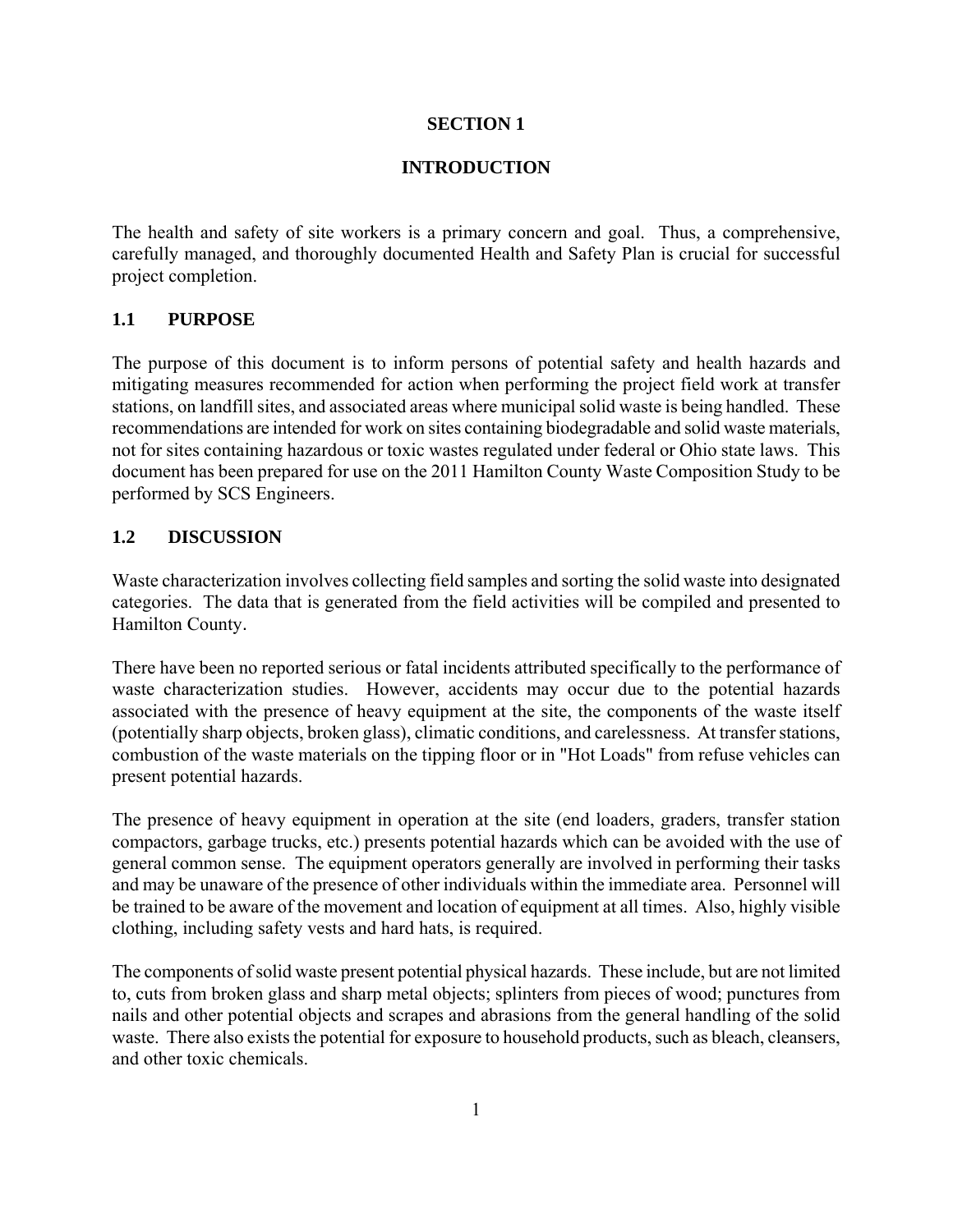To alleviate the possibility of injury, caution should be employed at all times when physically handling the solid waste. Protective clothing, including gloves and safety glasses, should be worn at all times. If there is any question about the handling of a component of solid waste, the Site Manager or Crew Chief should be notified.

The waste characterization will be preformed outdoors. Weather exposure is a risk. Sufficient water for personal use will be brought on-site daily. Caution should be taken to avoid the possibility of heat stress due to protective clothing or weather, or frostbite in areas of extreme cold. Depending on temperature, fans may be used to circulate air and cool sorting personnel.

Landfill gas (LFG) is produced by the anaerobic decomposition of organic waste materials placed in a landfill. LFG is typically composed of 50 to 60 percent methane, 40 to 50 percent carbon dioxide, and trace amounts of various other gases, including odorous and possible toxic compounds. At the Rumpke Landfill, the generation of LFG is not expected to be a concern.

Refuse discharged at the Rumpke Landfill can pose a potential fire hazard. Fires can be started through carelessness, sparks, or from "Hot Loads" discharged from refuse facilities. If fire or smoke is observed, landfill personnel should be notified immediately, all SCS personnel and subcontractors should leave the immediate area at once, and the local, emergency fire department should be notified.

#### **1.3 RESPONSIBLE INDIVIDUALS**

Safety during the field work will be the responsibility of the Site Manager. The Site Manager may temporarily suspend work if there appears to be a threat to health or safety. The Site Manager and other SCS personnel will be on site during all field activities. Other safety-related responsibilities are described below.

The SCS Site Manager, or appointed representative, will have responsibility for overall safety policy, planning, and execution. He will be responsible for making project level decisions regarding safety rules and operations.

The Site Manager will have primary responsibility for:

- Assuring that appropriate personnel protective equipment is available and properly utilized by all SCS and sampling personnel;
- Assuring that sampling personnel are aware of the provisions of this plan, are instructed in the work practices necessary to ensure safety, and in planned procedures for dealing with emergencies;
- Assuring that sampling personnel are aware of the potential hazards associated with site operations;
- Supervising the monitoring of safety performance by all personnel to ensure that required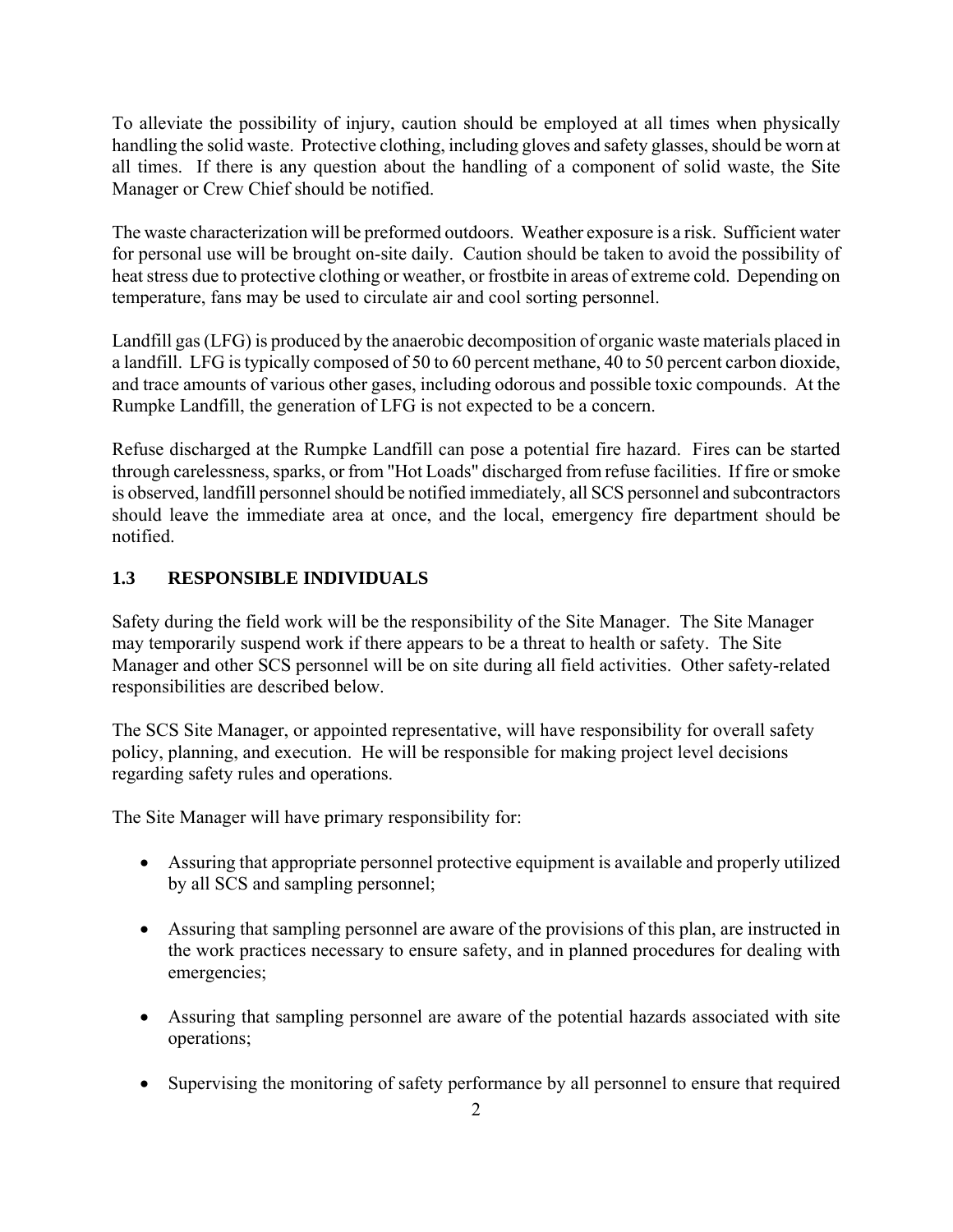work practices are employed; and

• Correcting work practices or conditions that may result in injury to personnel or exposure to hazardous substances.

#### **1.4 SCOPE AND APPLICABILITY**

A copy of this safety plan and its attachments must be kept at the site during all field activities.

The provisions of this plan are mandatory for all SCS project personnel and personnel under contract to SCS while field work is being conducted at the site.

Prior to conducting any field work, those individuals who will be performing field work must read this Safety Plan and all attachments. If any of the information presented in these materials is unclear, the reader will contact the Site Manager for clarification. Once the information has been read and understood, the individual will sign a copy of the acknowledgment shown in *Exhibit 1* on the following page.

After field personnel have read the Safety Plan and attachments, but before beginning field activities, a training session will be conducted to familiarize personnel with health and safety requirements relevant to the project.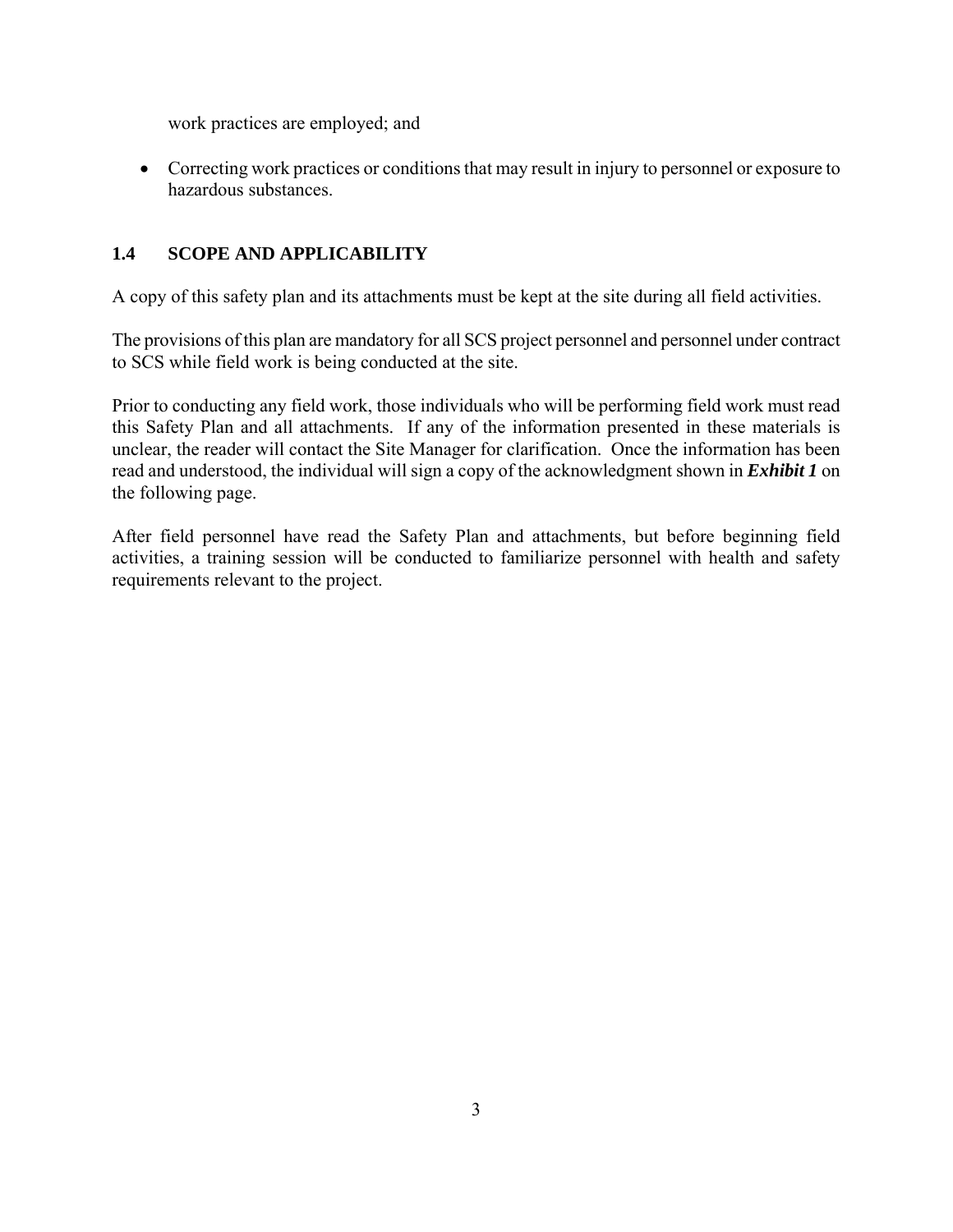#### **EXHIBIT 1**

#### **ACKNOWLEDGMENT OF RECEIPT, HEALTH AND SAFETY PLAN**

#### CONFIRMATION OF NOTIFICATION

#### HEALTH AND SAFETY PLAN FOR WAKE COUNTY 2011 WASTE COMPOSITION STUDY

I have been provided, read, and understand the Health and Safety Plan for the Hamilton County 2011 Waste Composition Study. I confirm that I will provide and use appropriate footwear and clothing.

I also understand that SCS Engineers will provide:

- Hard Hats
- Safety Glasses
- Gloves
- Safety Vest
- Tyvek Suit

These must be used during sorting activities. I understand that all safety regulations must be observed. **Violations of safety rules or use of safety equipment is grounds for dismissal.**

\_\_\_\_\_\_\_\_\_\_\_\_\_\_\_\_\_\_\_\_\_\_\_\_\_\_\_\_\_

Signature Date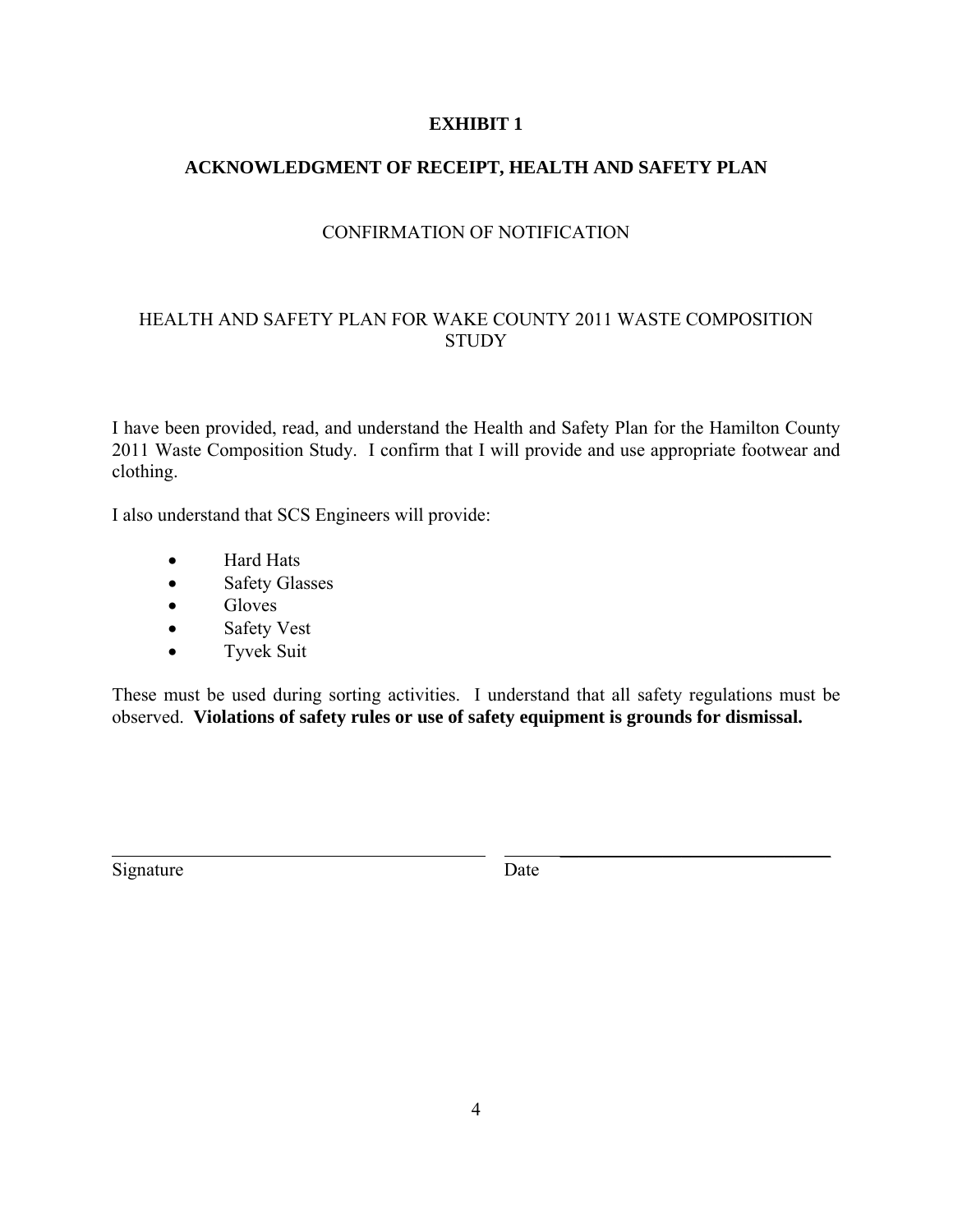### **SECTION 2**

#### **EMERGENCY INFORMATION AND PROCEDURES**

#### **2.1 EMERGENCY INFORMATION**

Emergency telephone numbers for reporting an emergency are listed on the cover of this Plan.

#### **2.2 ACCIDENTS/INJURIES**

Depending on the severity of the injury, treatment may be given at the site by trained personnel, additional assistance may be required at the site (emergency medical technicians), or the victim may have to be transported to a hospital. The address of the nearest hospital is as follows:

6949 Good Samaritan Drive Cincinnati, OH 45247 (513) 246-9800

#### **2.3 FIRE**

The potential for fire exists on this project. No smoking will be allowed by project participants while on site.

#### **2.4 EVACUATION**

#### **Stages of Evacuation**

The Site Manager is responsible for judging if circumstances exist which require evacuation. Specific evacuation procedures will be covered in the health and safety training session prior to beginning field work.

Three stages of evacuation will be used:

- Withdraw from immediate work area.
- Withdraw from building.
- Withdraw from facility property.

These three stages are discussed below: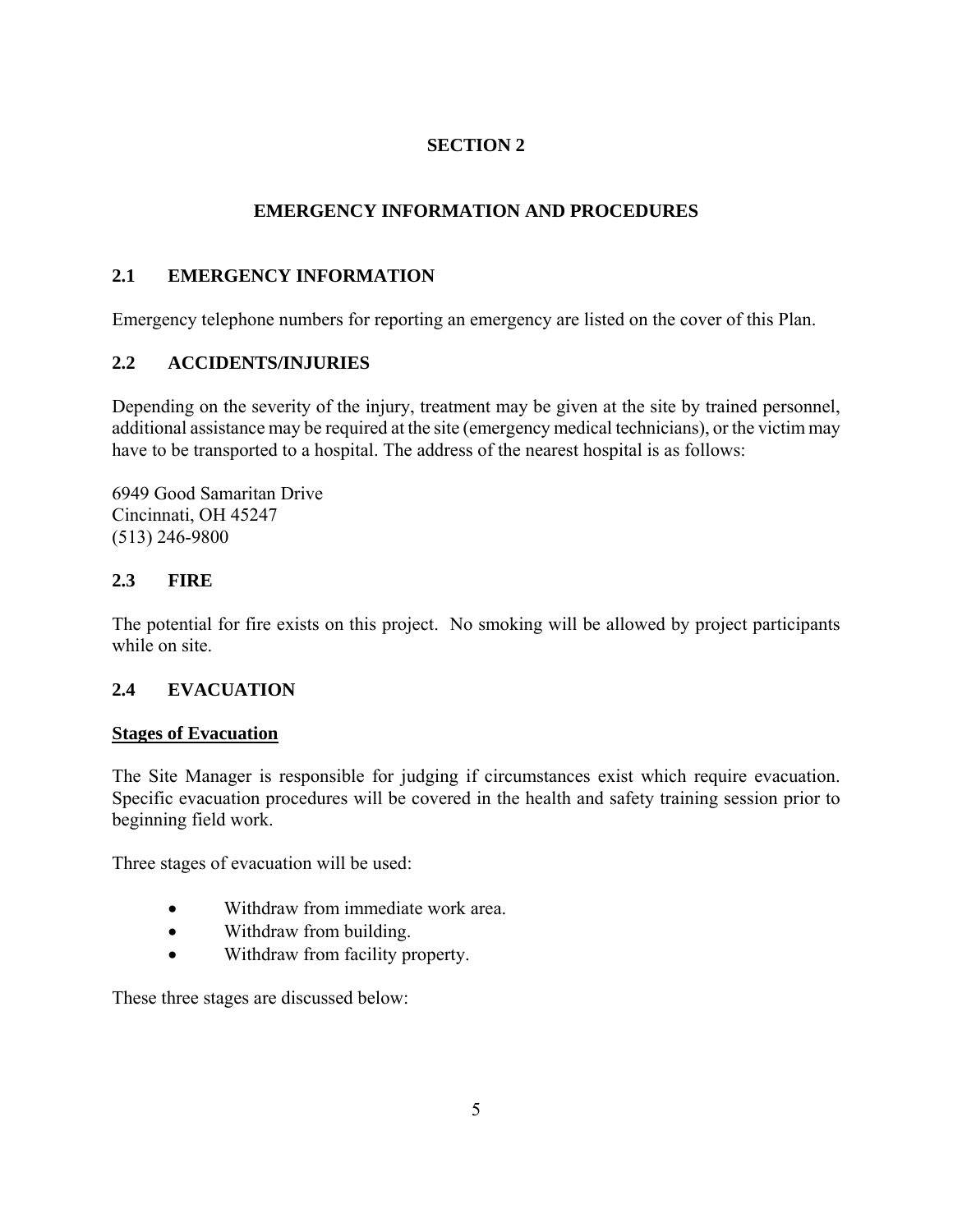#### **Withdrawal from Work Area**

Withdrawal to a safe location will be required if any of the following occur:

- Occurrence of a minor accident, field operations will resume after first aid and/or decontamination procedures have been administered.
- Equipment, protective clothing, or respirator malfunctions.

#### **Withdrawal from Building**

SCS project personnel will be evacuated from the building in the following cases:

- Explosive or toxic levels of gases or volatile organics are suspected.
- A major accident or injury occurs.
- Fire and/or explosion occurs.

#### **Withdrawal from the Facility Property**

The Site Manager is responsible for judging if circumstances exist for evacuation of the facility property. Prior to evacuating the property, all field staff will meet at the rendezvous site, which will be designated by Waste Industries. Fire and police departments must be contacted.

#### **2.5 INCIDENT REPORTING**

Incident reporting procedures are listed below and should be performed in the order indicated.

- 1. Call the appropriate emergency number (911) (e.g., ambulance, fire, etc.). Give information in format provided under subsequent section titled "Oral Accident/Incident Report Format".
- 2. Call project points of contact. Give information in format provided under "Oral Accident/Incident Report Format".
- 3. Call SCS points of contact to report an accident or incident.

#### **Oral Accident/Incident Report Format**

Accident/Incident reports should contain the following information:

- Name, location, and title of the person(s) reporting.
- Location of accident/incident, (i.e., building number, facility name.)
- Casualties (fatalities, disabling injuries).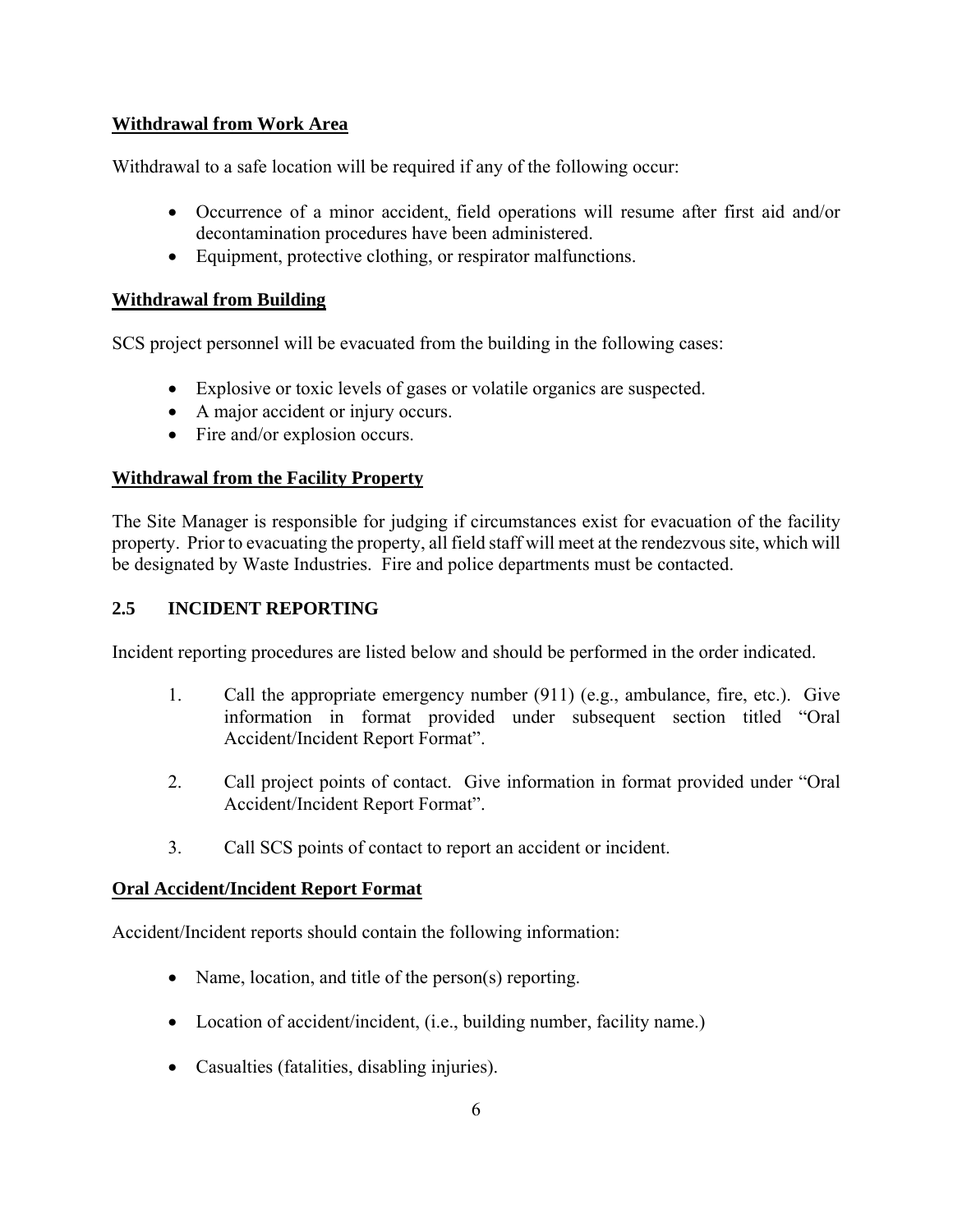- Suspected/known chemical substances involved, if any.
- Details of any existing chemical hazard or contamination.
- Summary of accident/incident, giving pertinent details including type of operation at time of accident, etc.
- Suspected/known cause of accident incident.

Information will not be released under any circumstances to parties other than those listed in *Section 2-5*.

#### **Distribution of Written Accident/Incident Report**

The accident/incident report form will be distributed by the Site Manager to the following individuals as appropriate and in the following order of priority:

| Name                 | Address                                                                                    |
|----------------------|--------------------------------------------------------------------------------------------|
| <b>Stacey Demers</b> | <b>SCS</b> Engineers<br>11260 Roger Bacon Drive<br>Reston, Virginia 22090<br>703/471-6150  |
| Jeff Rumpke          | Rumpke<br>3800 Struble Road<br>Cincinnati, Ohio<br>513/741-5230                            |
| Holly Christmann     | <b>Hamilton County</b><br>250 William Howard Taft Road<br>Cincinnati, Ohio<br>513/946-7705 |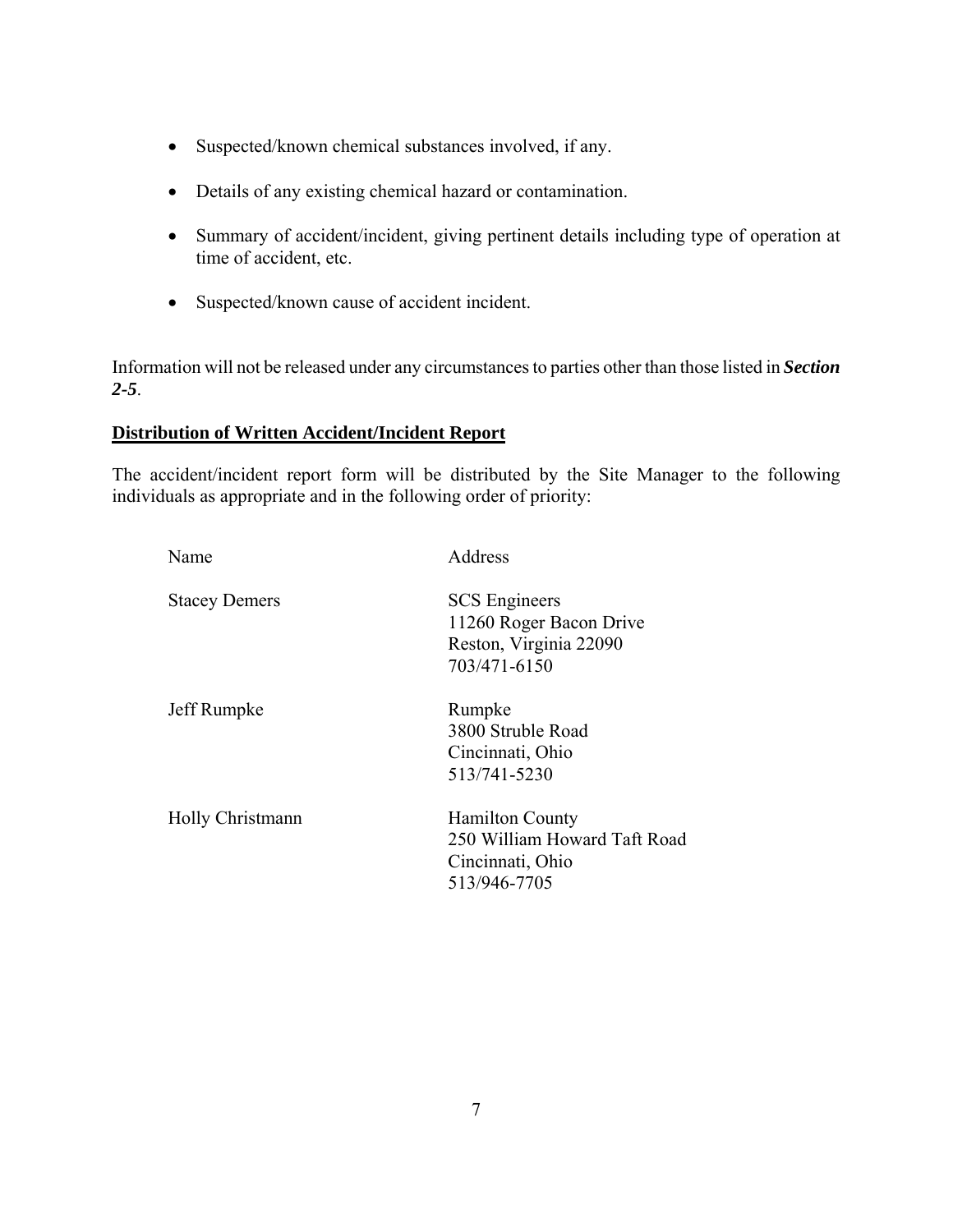#### **SECTION 3**

#### **GENERAL FIELD SAFETY PROCEDURES**

Safety is the responsibility of every individual involved in field efforts. Properly followed procedures are essential to assure personal safety and minimize lost time due to injuries or accidents. Anticipated hazards while working at the sites include, but are not limited to:

- Exposure to toxic or hazardous chemicals;
- Physical hazards from use of heavy equipment end-loaders, graders, transfer station compactors, etc;
- Fire or explosion caused by ignition of methane gas or other chemicals;
- Site physical hazards including debris, uneven terrain, poor footing, and water hazards; and
- Heat stress from personal protective equipment and weather.

This section presents procedures and requirements designed to reduce these hazards and minimize their impact on personnel safety and completion of the task.

#### **3.1 SAFETY EQUIPTMENT**

The level of protection required will depend on the specific activity and the location. The Site Manager will define appropriate protection. The minimum personal protective equipment that will be worn at all times by field personnel is EPA Protocol Level D (hard hat, safety glasses, stout work boots, and heavy work clothes).

SCS field personnel (including subcontractors) will be informed in the use of safety equipment and will be required to wear protective clothing appropriate for the tasks in which they will be involved.

Extra equipment will be located on-site. This equipment will include the following items:

- Dust Masks
- Gloves (surgical and heavy rubber)
- Safety Vests
- Eye Protection
- Ear Protection
- Hard Hats
- First Aid Kit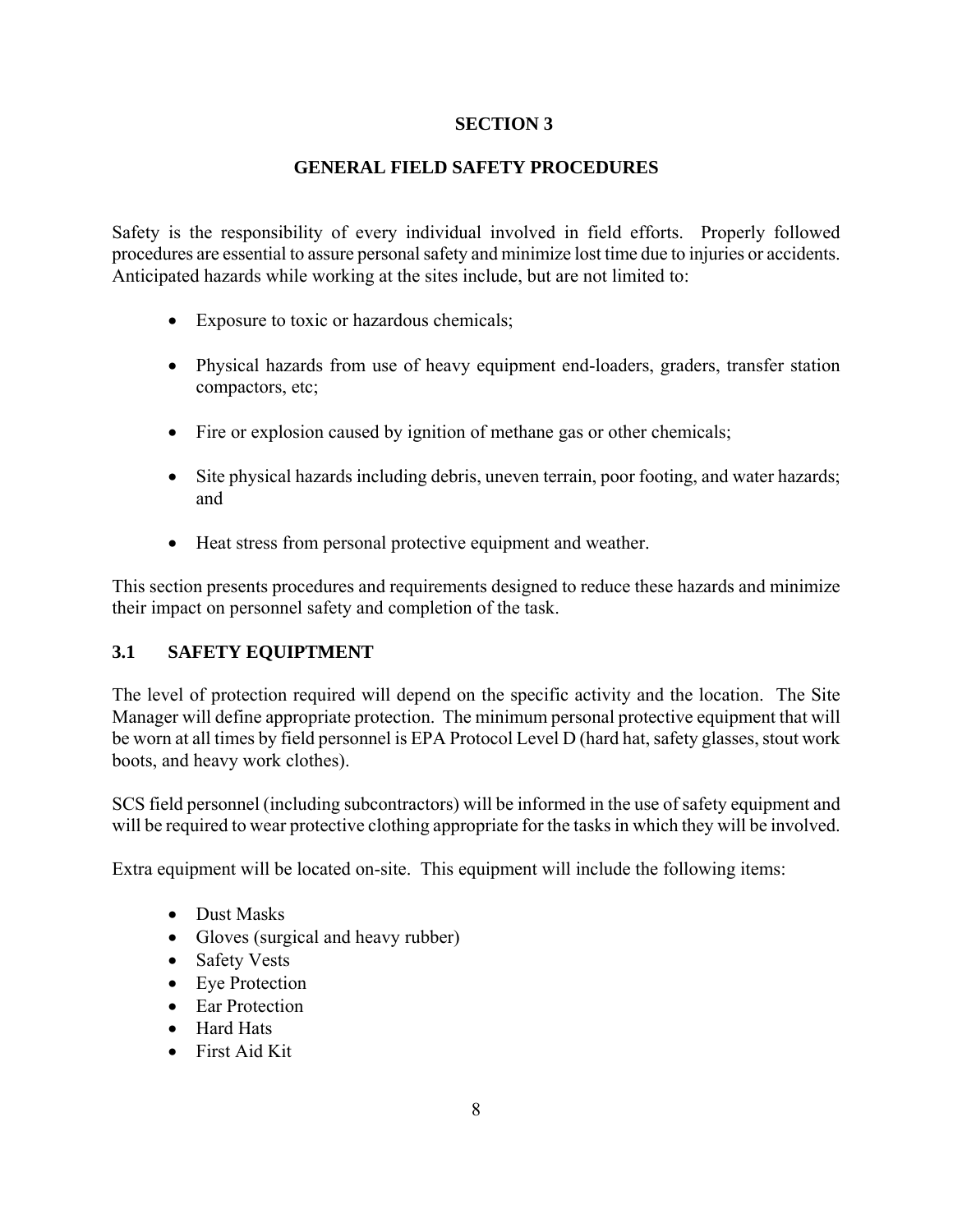Sufficient water for personal use will be brought on-site daily.

#### **3.2 SITE STANDARD OPERATING PROCEDURES**

SCS team members will conduct themselves in a professional manner at all times. The following restrictions will also be observed by all SCS personnel and subcontractors to SCS.

- Working while under the influence of intoxicants, narcotics, or controlled substances is prohibited;
- Smoking anywhere on site is prohibited;
- Loose clothing will not be worn on-site. Long hair will be worn up inside hard hat;
- Eating, drinking, chewing gum, smoking, or any practice that increases the probability of hand-to-mouth transfer and ingestion of material is prohibited on-site;
- No personnel will be admitted to the site without the proper safety equipment, clearance or other approval;
- All personnel must comply with established safety procedures. Any staff member who does not comply with safety policy, as established by the Site Manager, will be immediately dismissed from the site;
- No unapproved work clothes or equipment will be allowed on-site;
- Prescription drugs should not be taken by personnel where the potential for contact with toxic substances exist. Use must be specifically approved by a qualified physician;
- Work areas for various operational activities will be established;
- Work areas will be established based on prevailing site conditions and are subject to change. Personnel should check with the Site Manager for current and appropriate procedures regularly;
- Contact with contaminated or potentially contaminated material should be avoided. Whenever possible, do not walk through puddles, mud, or any discolored ground surface. Do not kneel on the ground. Do not lean, sit or place equipment on drums, containers, or vehicles;
- No exchange of personal protective equipment will be allowed except in emergency situations involving a threat to health or safety;
- Lunch eaten at the site will be eaten only at the designated areas located away from the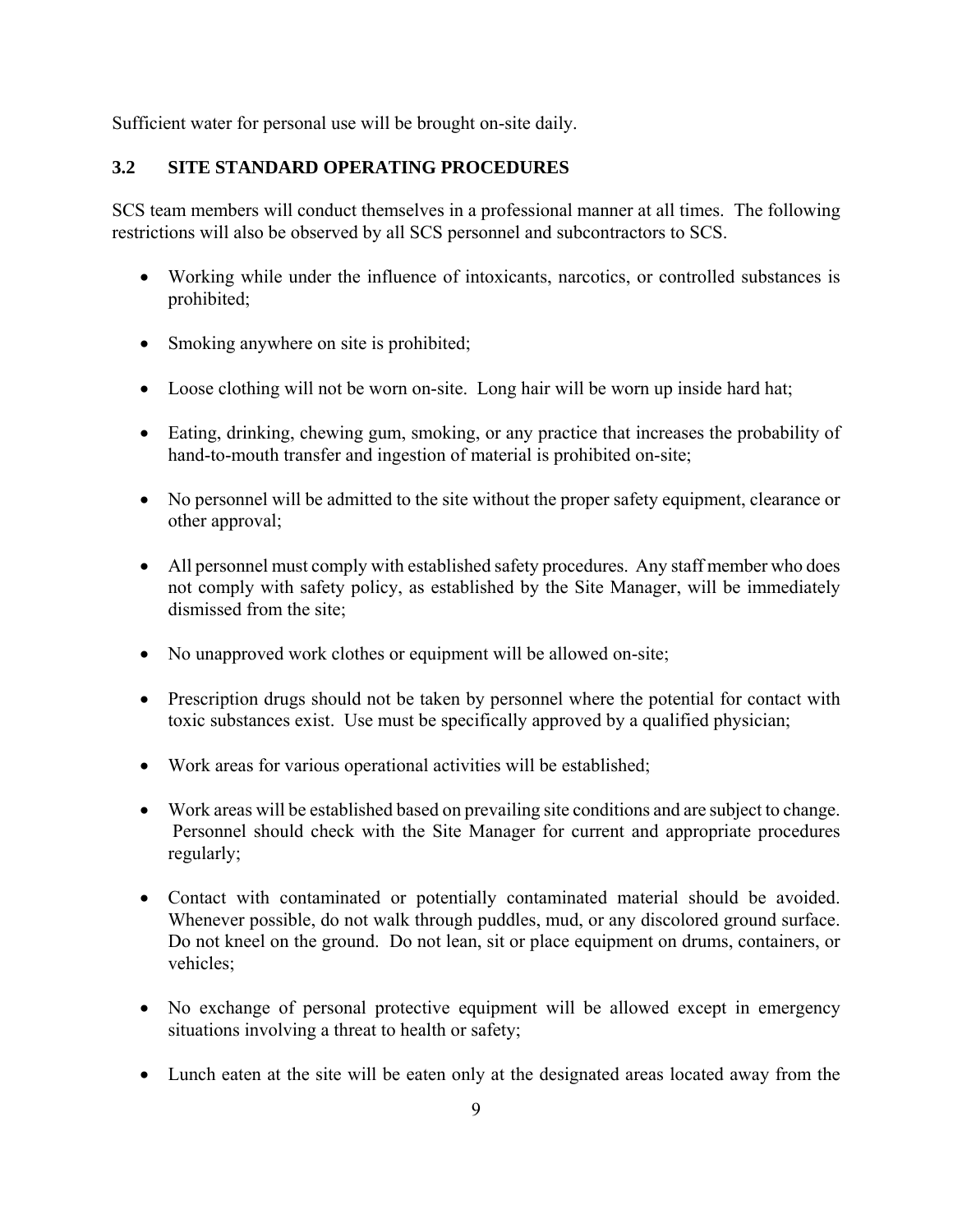immediate area of the site;

- Due caution will be observed when proceeding on-foot through open areas, Aerotek personnel will not cross the line of cones that will separate the sorting area from the area where heavy equipment will be operating; and
- Any medical emergency supersedes routine safety requirements.

A safety meeting will be conducted by the Site Manger prior to beginning field work. The meeting will cover, but is not limited to, a review of site information and a question-and-answer period. The site information review will include:

Expected hazards:

- Special conditions.
- Sampling procedures.
- Location of telephones.
- Emergency medical information.
- Level of personal protection required.

Before entering the site, the following checklist should be reviewed:

- Check location of lavatory, water supply and telephones.
- Layout and check alternative safety gear.
	- First aid kit
	- Fire extinguishers
	- Extra clothing
- Put on required safety gear.
- Check gear for rips and malfunctions.
- Identify and be familiar with the responsibilities for each of the crewmembers prior to proceeding.
- Use caution.

The following regulations will be observed during sampling:

- No eating/drinking/smoking while sampling;
- Use standard sampling techniques;
- Use maximum care in handling samples. If the sampling site is not accessible using your gear (i.e., water too high, slippery ground, steeply sloped terrain, holes, etc.), do not sample. Confer with the Crew Chief about alternate sampling site;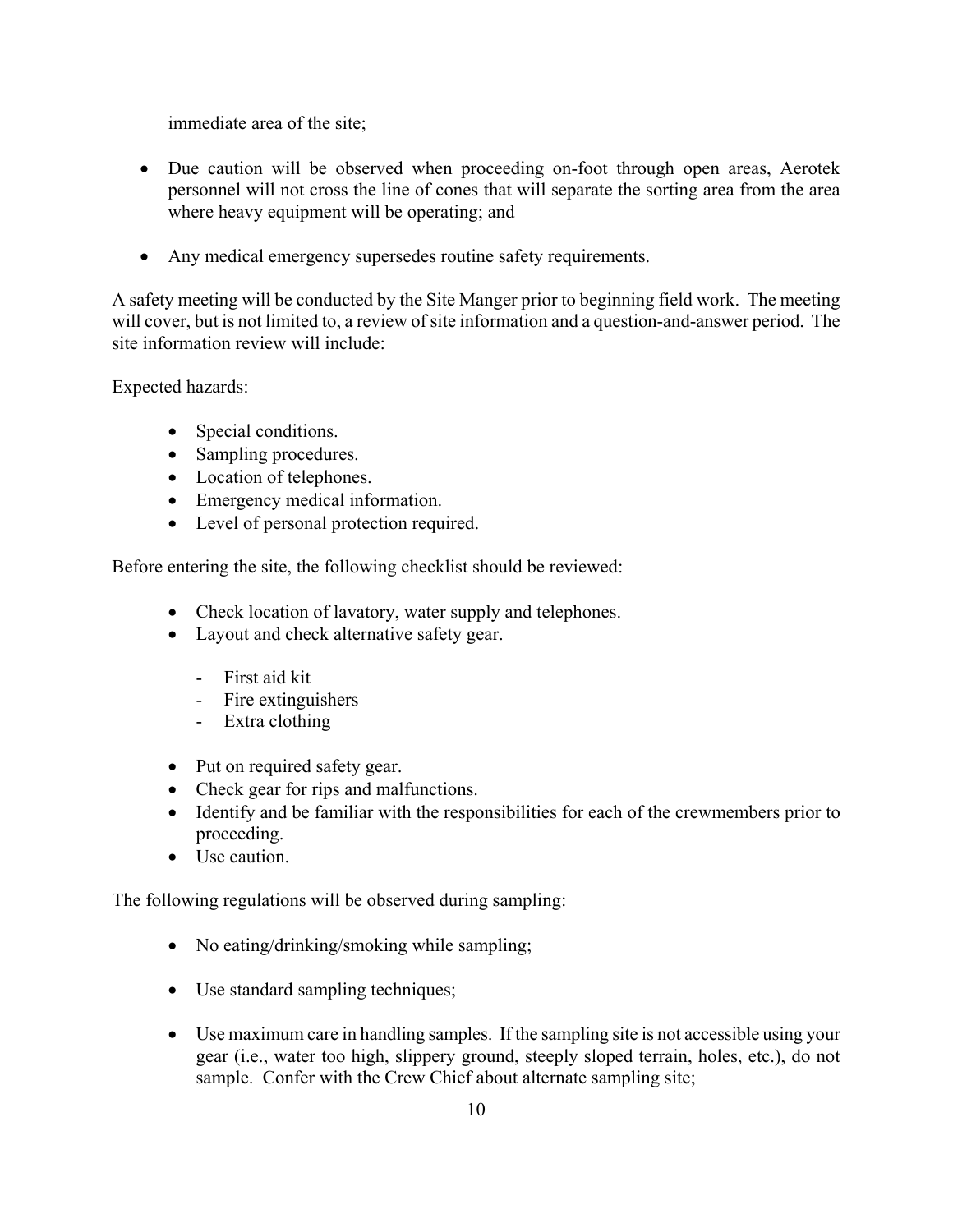- Wipe off spills, dirt, and residue immediately;
- If any gear or equipment damage develops, immediately repair or replace;
- If any personal protective equipment fails, proceed immediately to a designated area; and
- If you experience any physical discomfort, abnormalities, fatigue, or lightheadedness, immediately stop work, tell the Crew Chief, and leave the area with escort.

#### **3.3 INSPECTIONS**

The Site Manager will inspect all safety equipment daily for the following:

- Proper working order.
- Nicks, cuts, tears, etc., in boots and gloves.
- Persistent stains.

Any piece of safety equipment that is not in order will be repaired or disposed of properly.

#### **3.4 WEATHER**

Decreased body ventilation caused by protective clothing and equipment can result in increased potential for heat stress. Workers should carefully observe each other for signs of heat stress, particularly on hot days. If appropriate, extra equipment will be assembled during periods of inclement weather, such as rain, wind, heat, and cold. Examples might include tents, coveralls, heaters, etc.

#### **3.5 HOUSEKEEPING**

Work areas will be kept clean and orderly at all times.

#### **3.6 DECONTAMINATION**

The risks of illness due to ingestion of diseased or decomposing materials from the work site are significant. To minimize these risks, all personnel should remove and store the outer layer of their protective clothing (i.e., coveralls, gloves, hat, etc.) on-site. Hands, face and nails should be thoroughly washed, or scrubbed, with soap and water prior to engaging in any activity likely to transmit materials encountered on-site into the mouth.